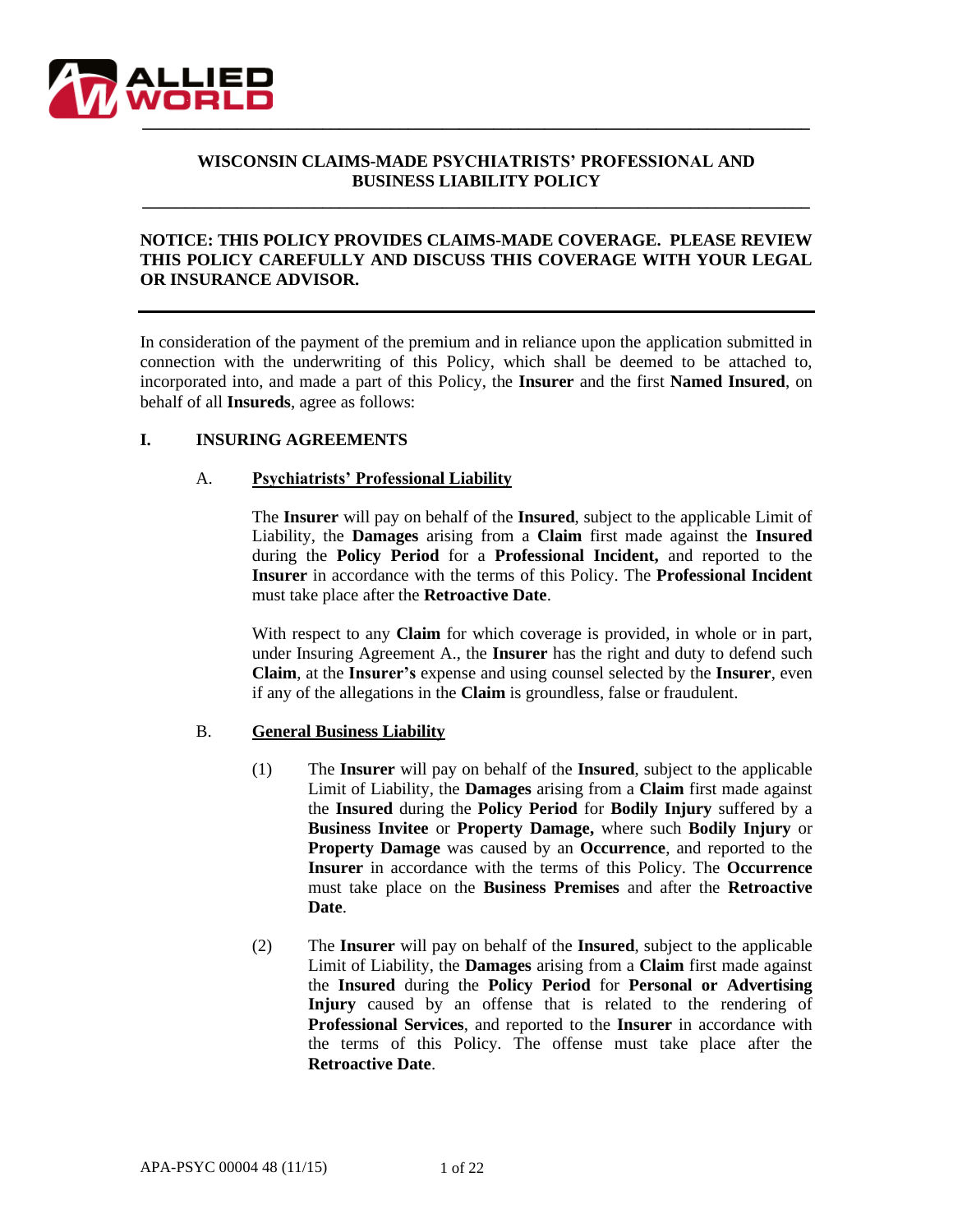(3) The **Insurer** will pay on behalf of the **Insured**, subject to the applicable Limit of Liability, the **Damages** arising from a **Claim** first made against the **Insured** during the **Policy Period** for **Fire Damage** caused by an **Occurrence**, and reported to the **Insurer** in accordance with the terms of this Policy. The **Occurrence** must take place on the **Business Premises** and after the **Retroactive Date**.

With respect to any **Claim** for which coverage is provided, in whole or in part, under Insuring Agreement B., the **Insurer** has the right and duty to defend such **Claim**, at the **Insurer's** expense and using counsel selected by the **Insurer**, even if any of the allegations in the **Claim** is groundless, false or fraudulent.

### C. **Information Privacy Liability**

- (1) The **Insurer** will pay on behalf of the **Insured**, subject to the applicable Limit of Liability, the **Defense Expenses** and **Damages** arising from a **Claim** first made by a **Regulator** against the **Insured** during the **Policy Period** for any **Privacy Wrongful Act**, and reported to the **Insurer** in accordance with the terms of this Policy. The **Privacy Wrongful Act**  must take place after the **Retroactive Date**.
- (2) The **Insurer** will pay on behalf of the **Insured**, subject to the applicable Limit of Liability, the costs incurred by the **Insured** in notifying the **Insured's** patients or clients of a **Privacy Wrongful Act** as mandated by any U.S. federal or state privacy protection statutes or regulations, but only if such **Privacy Wrongful Act** is reported to the **Insurer** in accordance with the terms of this Policy. The **Privacy Wrongful Act**  must take place after the **Retroactive Date**.

Coverage under this Insuring Agreement C.(2) applies regardless of whether or not a **Claim** for a **Privacy Wrongful Act** is made against an **Insured** under Insuring Agreement C.1.

### **II. ADDITIONAL COVERAGES**

### A. **Defense Expenses for Claims**

The **Insurer** will pay on behalf of the **Insured** the **Defense Expenses** incurred by the **Insured** arising from any **Claim** covered under Insuring Agreements A. or B.

### B. **Insured's Costs For Claims**

The **Insurer** will pay on behalf of the **Insured** the reasonable costs, other than loss of earnings, incurred by the **Insured**, at the **Insurer's** request, in connection with defending any **Claim** covered under this Policy.

The **Insurer** will also pay the **Insured** up to \$1,000 per day for loss of earnings, if the **Insured** is unable to render **Professional Services** since the **Insured** is assisting, at the **Insurer's** request, in the defense of a **Claim** covered under this Policy.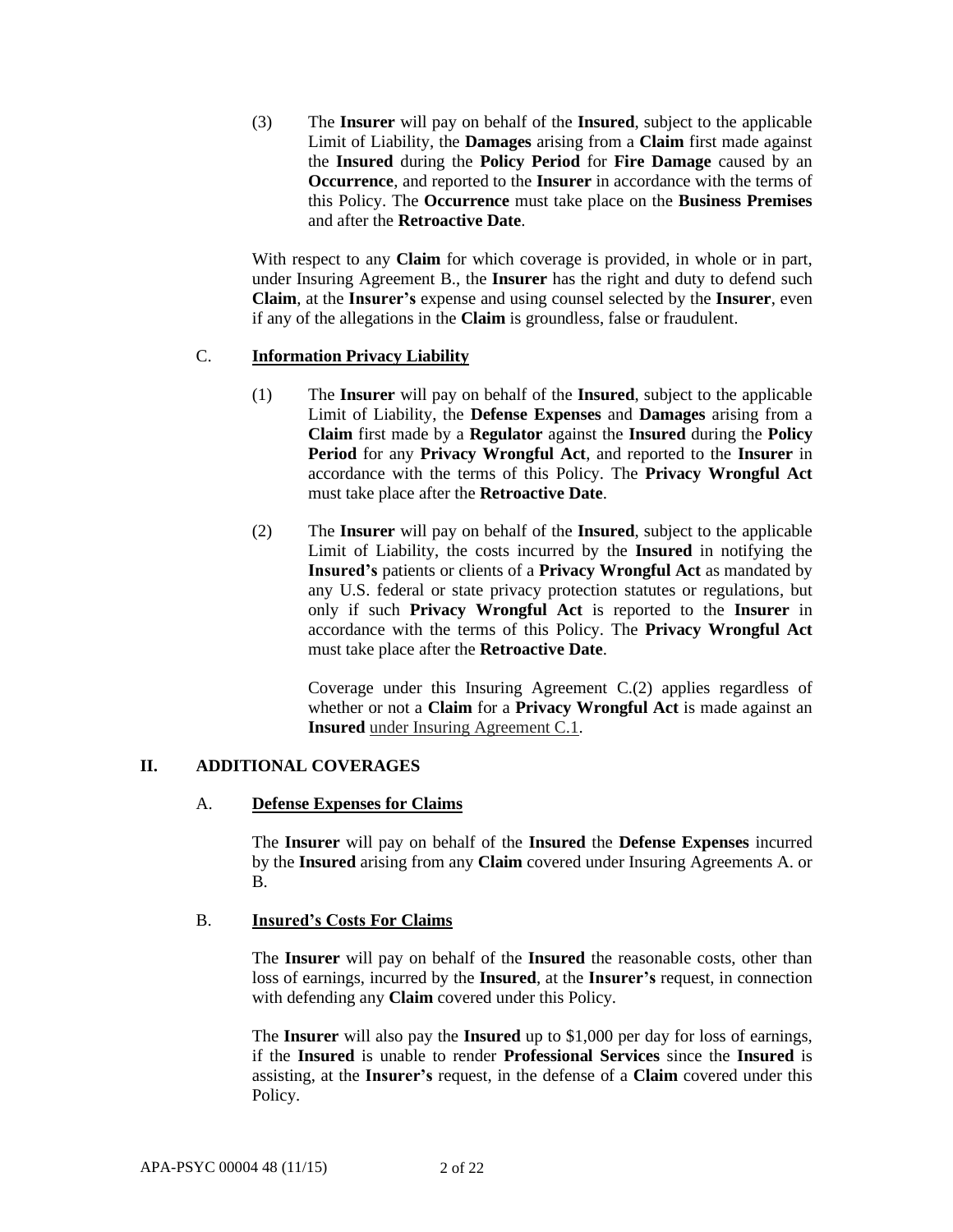## C. **Legal Bonds for Claims**

The **Insurer** will pay the premiums for appeal bonds, or bonds to release property used to secure a legal obligation, if required with respect to a **Claim** covered under this Policy. However, the **Insurer** will only pay such premiums to the extent that the face or principal amount of the bond is within the applicable Limits of Liability of this Policy. The **Insurer** shall have no obligation to appeal any decision or to obtain these bonds.

## D. **Defense Expenses for Proceedings**

The **Insurer** will pay on behalf of the **Insured**, subject to the applicable Limit of Liability, **Defense Expenses** only, which arise from a **Proceeding** first brought during the **Policy Period** and reported to the **Insurer** in accordance with the terms of this Policy.

## E. **Medical Payments**

The **Insurer** will pay on behalf of the **Insured**, subject to the applicable Limit of Liability, the **Medical Payments** arising from any **Bodily Injury** suffered by a **Business Invitee**, where such **Bodily Injury** was caused by an **Occurrence** and is reported to the **Insurer** in accordance with the terms of this Policy. The **Occurrence** must take place on the **Business Premises** and during the **Policy Period**. The injured **Business Invitee** must submit to examination, as often as required by the **Insurer**, by physicians of the **Insurer's** choice and at the **Insurer's** expense.

### F. **Emergency Aid Expenses**

The **Insurer** will reimburse the **Insured**, subject to the applicable Limit of Liability, for costs and expenses for medical supplies, and for one (1) hour of the **Insured's** lost earning at an hourly rate of \$100.00 per hour or the **Insured's**  average hourly rate charged for **Professional Services**, whichever is less. The **Insured** must voluntarily incur such costs and expenses by rendering emergency treatment or services at the scene of an accident, medical crisis or disaster, provided that such treatment or services takes place during the **Policy Period** and that the **Insured** as soon as practicable reports any costs or expenses to the **Insurer**.

# G. **Assault or Battery**

The **Insurer** will reimburse the **Insured** for medical expenses that the **Insured** incurs as a result of **Bodily Injury** to the **Insured** caused by an **Assault or Battery**, or **Property Damage** to the **Insured's** personal property if caused by an **Assault or Battery**. The **Assault or Battery** must be committed by a patient or client of the **Insured**, or by the patient's or client's immediate family member, during the **Insured's** rendering of **Professional Services**.

Provided always that:

(1) such **Assault or Battery** takes place during the **Policy Period**;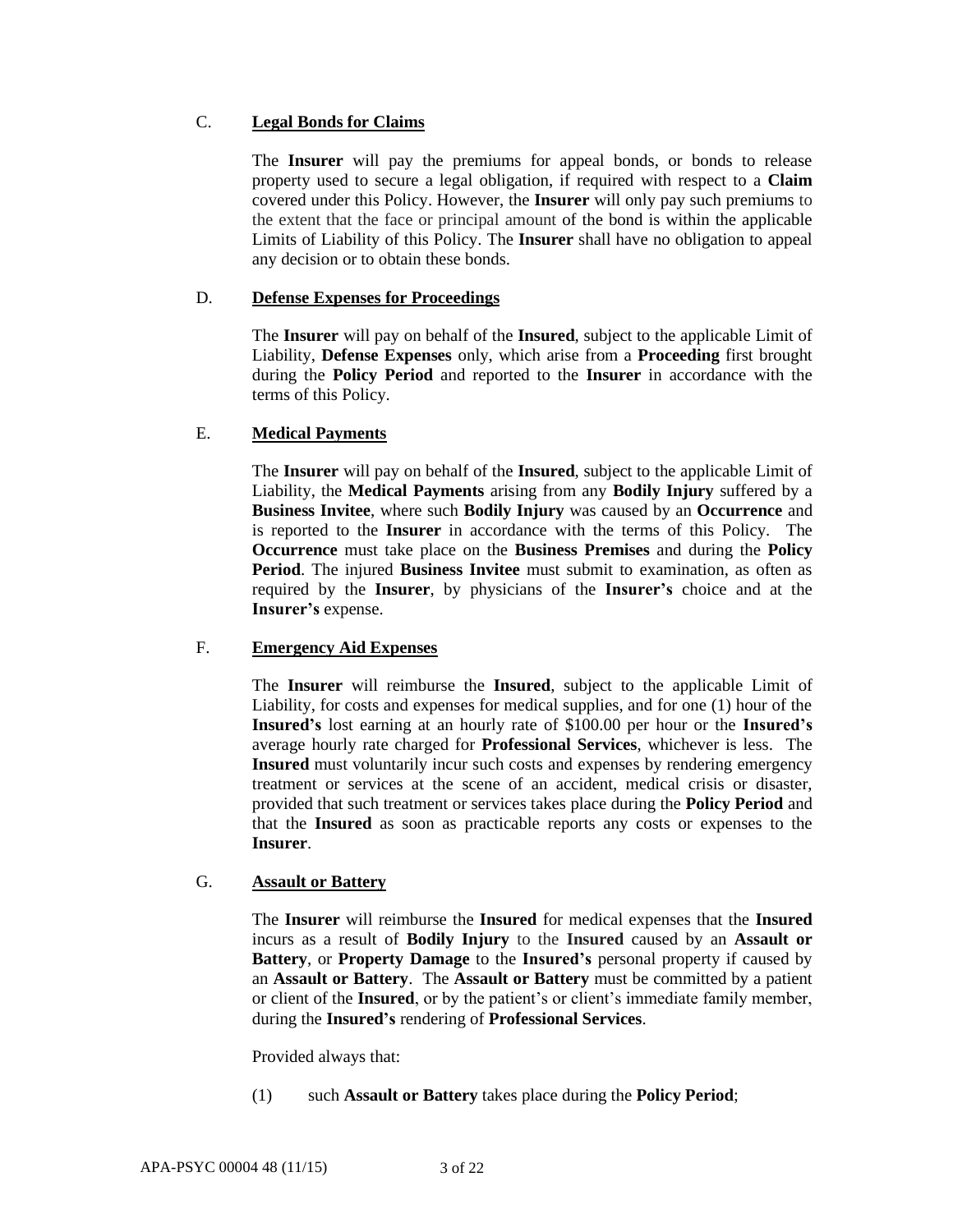- (2) the treatment or other services eligible for reimbursement as medical expenses are rendered within one (1) year of the **Assault or Battery**, and the medical expenses are reported to the **Insurer** within ninety (90) days from the date such treatment or service was rendered; and
- (3) the **Insured s**ubmits to examination, as often as reasonably required by the **Insurer**, by physicians of the **Insurer's** choice and at the **Insurer's** expense.

Coverage under this **Assault or Battery** Additional Coverage is excess over any other valid and collectible insurance, including workers' compensation or health insurance.

## **III. DEFINITIONS**

- A. "**Advertisement**" means a notice that is broadcast or published to the general public or specific market segments about **Professional Services** for the purpose of attracting patients or clients. For the purposes of this definition:
	- (1) notices that are published include material placed on the Internet or on similar electronic means of communication; and
	- (2) regarding websites, only that part of a website that is about the **Insured's** goods, products or services for the purposes of attracting patients or clients is considered an advertisement.
- B. "**Assault or Battery**" means the willful infliction of physical harm on the **Insured**, by a patient or their immediate family member, or any attempt thereof.
- C. "**Bodily Injury**" means bodily harm, sickness or disease, including any resulting death, and mental anguish or emotional distress resulting therefrom.
- D. "**Business Invitee**" means any natural person, including a patient or client, solely in their capacity as one who is invited by the **Insured** to enter into and remain on the **Business Premises** for a purpose directly or indirectly connected with the rendering of **Professional Services**. A **Business Invitee** shall not include any person who enters the **Business Premises** without the **Insured's** knowledge or permission, or any person who is an **Insured**.
- E. "**Business Premises**" means any location owned, leased or rented by the **Insured**  where **Professional Services** are rendered, and the ways and means immediately adjacent thereto, and may include the **Insured's** residence if **Professional Services** are regularly rendered at such residence.
- F. "**Claim**" means any:
	- (1) written demand for monetary relief made against an **Insured**;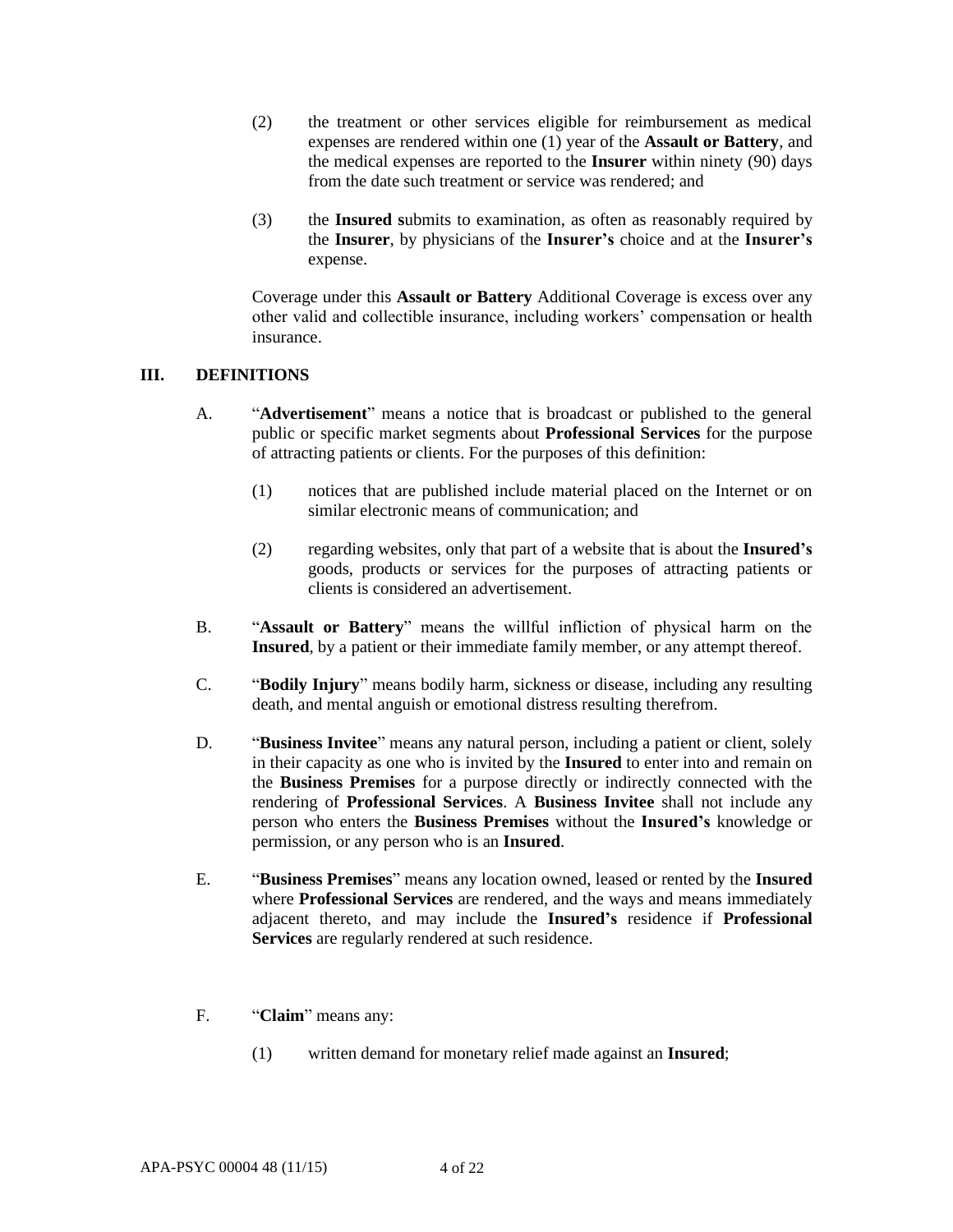- (2) judicial proceeding which is commenced against an **Insured** by service of a civil complaint, notice of charges or similar pleading;
- (3) arbitration proceeding commenced against an **Insured** by service of a demand for arbitration; or
- (4) administrative proceeding or formal investigation commenced by a **Regulator,** but solely as respects Insuring Agreement C.

Multiple demands, proceedings or investigations arising out of the same **Professional Incident**, **Privacy Wrongful Act** or **Occurrence** shall be deemed a single **Claim**, which shall be treated as a **Claim** first made during the **Policy Period** in which the first of such multiple demands, proceedings or investigations is made against any **Insured** or in which notice of circumstances relating thereto is first given in accordance with Section VI., paragraph D., whichever occurs first.

- G. "**Damages**" means:
	- (1) settlements or judgments;
	- (2) pre-judgment or post-judgment interest; and
	- (3) costs or fees awarded in favor of the claimant.

#### **Damages** do not include:

- (a) amounts for which the **Insureds** are not legally liable;
- (b) amounts which are without legal recourse to the **Insureds**;
- (c) taxes;
- (d) the return, restitution, refund or disgorgement of fees, profits or amounts charged, held or retained by the **Insured** in connection with the rendering of **Professional Services**;
- (e) fines or penalties, except:
	- (i) as provided for in Section V.D. ; or
	- (ii) **HIPAA** fines and penalties, but solely under Insuring Agreement C.(1); or
- (f) amounts deemed uninsurable under applicable law.
- H. "**Defense Expenses**" means reasonable and necessary fees, costs, charges or expenses resulting from the investigation, defense or appeal of a **Claim** or a **Proceeding**.

**Defense Expenses** do not include: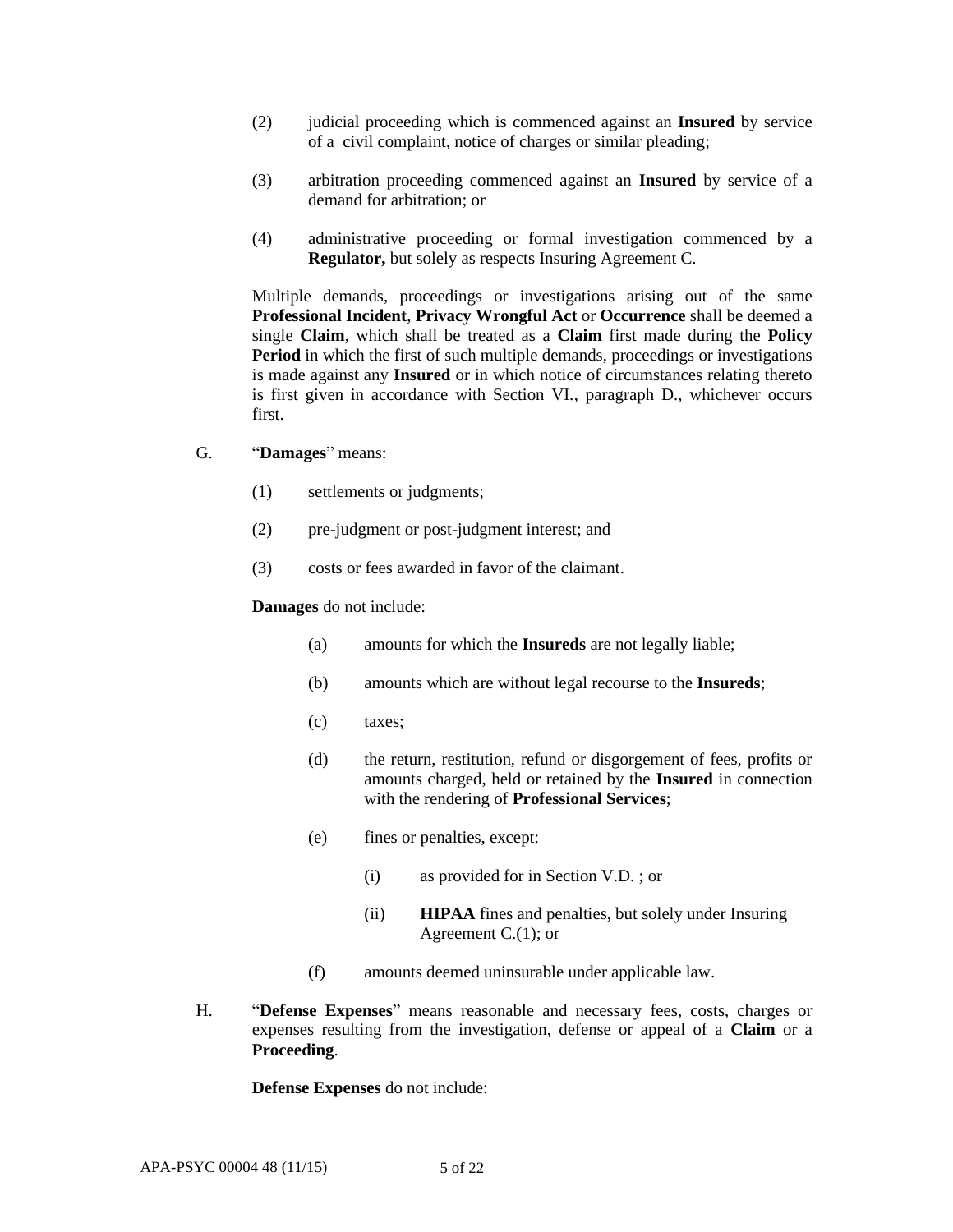- (a) amounts incurred prior to the date a **Claim** is first made, or a **Proceeding** is first brought, and reported to the **Insurer**;
- (b) compensation or benefits of any natural person **Insured** or any overhead expenses of any **Insured** organization;
- (c) fines or penalties; or
- (d) any costs, fees or expenses to comply with a determination or decision made by a regulatory body, licensing board, agency or other organization in a **Proceeding**.
- I. "**Fire Damage**" means **Property Damage** to the tangible property of a third party other than the **Insured**, caused by a fire to premises the **Insured** rents or leases from others or to premises temporarily occupied by the **Insured** with the permission of the owner, solely for the purpose of rendering **Professional Services**. Such premises shall not include the **Insured's** residence. **Fire Damage** includes any water damage caused by such fire. The fire must not be caused intentionally by the **Insured**.

With respect to **Fire Damage**, **Property Damage** shall not include damage to any personal property owned by the **Insured**, or any other personal property of any person that is within the **Insured's** care, custody or control.

- J. "**HIPAA**" means the Health Insurance Portability and Accountability Act of 1996 (Public Law 104-191), as amended, and any regulations promulgated thereunder.
- K. "**Insured(s)**" means:
	- (1) the individual, partnership, or corporation designated as the **Named Insured** in Item 1(a) of the Declarations and the individual(s) designated as Additional **Named lnsureds** in Item 1(b) of the Declarations;
	- (2) any present or former employee, partner, executive officer, director or stockholder of the **Named Insured** designated in Item 1(a) of the Declarations, but only while acting in his or her capacity as such;
	- (3) any individual, partnership or corporation designated in Item 2 of the Declarations, but only as to matters for which a **Named Insured** may be liable;
	- (4) the lawful spouse or domestic partner (whether such status is derived by reason of statutory law, common law or otherwise) of a **Named Insured**  arising solely out of his or her status as the spouse or domestic partner of a **Named Insured**; provided, however, that coverage shall not be afforded for any actual or alleged **Professional Incident**, **Privacy Wrongful Act** or **Occurrence** by or on the part of the spouse or domestic partner, unless such person is a **Named Insured**; and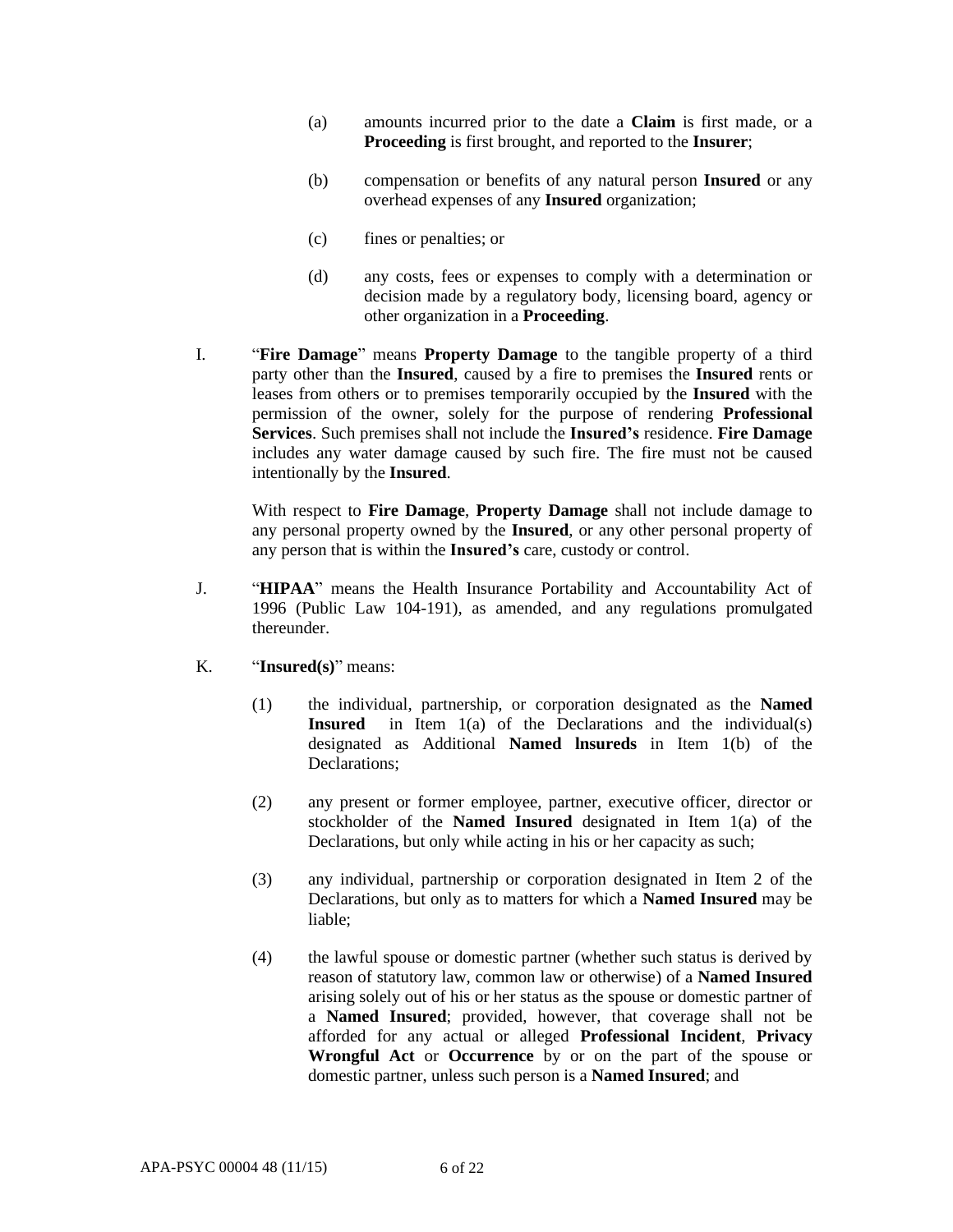- (5) the estates, heirs or legal representatives of any incompetent, insolvent, bankrupt or deceased person who was an **Insured** at the time the **Professional Incident**, **Privacy Wrongful Act** or **Occurrence** upon which such **Claim** is based were committed; provided, however, that coverage shall not be afforded for any actual or alleged **Professional Incident**, **Privacy Wrongful Act** or **Occurrence** by or on the part of any such estates, heirs or legal representatives.
- L. "**Insurer**" means the Insurer specified in the Declarations.
- M. "**Medical Payments**" means reasonable payments for:
	- (1) first aid administered at the time of an accident;
	- (2) necessary medical, surgical, x-ray and dental services, including prosthetic devices; and
	- (3) necessary ambulance, hospital, professional medical and nursing and funeral services,

provided that such treatment and services are rendered within one year of the **Occurrence** that caused the **Bodily Injury**.

- N. "**Named Insured**" means the natural person(s) or organization(s) named in Item 1(a) or 1(b) of the Declarations.
- O. "**Occurrence**" means:
	- (1) as respects **Bodily Injury** or **Property Damage**, an accident, including continuous or repeated exposure to substantially the same general harmful conditions. All such exposure to substantially the same general harmful conditions will be deemed to arise out of the same **Occurrence**; or
	- (2) as respects **Personal Injury or Advertising Injury,** an offense arising out of the **Insured's** business that causes **Personal Injury or Advertising Injury.** All **Damages** that arise from the same, related or repeated injurious material or act will be deemed to arise out of the same **Occurrence**, regardless of the frequency or repetition thereof, the number and kind of media used and the number of claimants.

**Occurrence** does not include the rendering of **Professional Services** or a **Privacy Wrongful Act**.

- P. "**Personal or Advertising Injury**" means injury, including consequential **Bodily Injury**, suffered by a person other than a patient or client of the **Insured**, arising out of one or more allegations of the following offenses:
	- (1) false arrest, detention or imprisonment;
	- (2) malicious prosecution;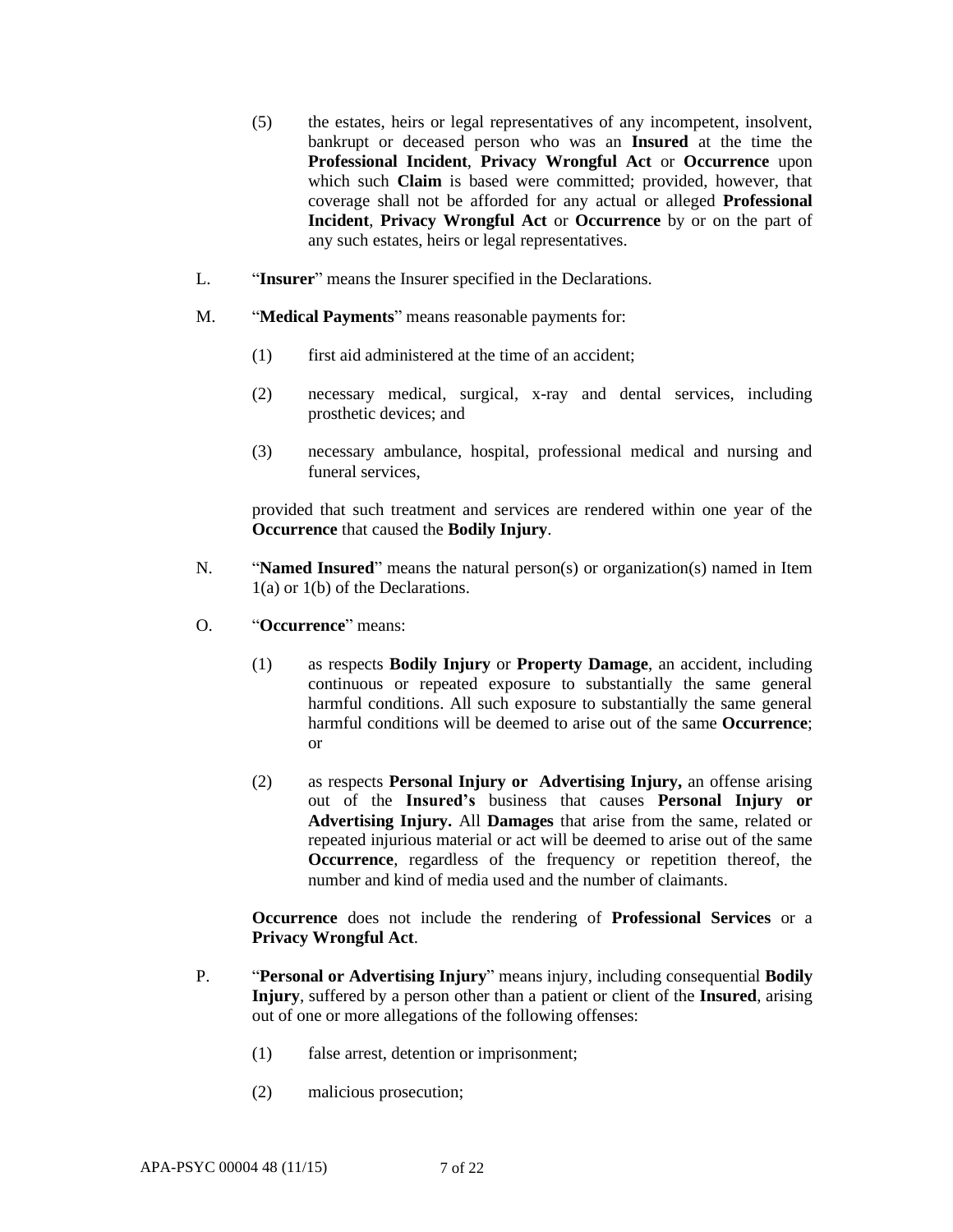- (3) the wrongful eviction from, wrongful entry into, or invasion of the right of private occupancy of a room, dwelling or premises that a person occupies, committed by or on behalf of its owner, landlord or lessor;
- (4) oral or written publication, in any manner, of material that slanders or libels a person or organization or disparages a person's or organization's goods, products or services;
- (5) oral or written publication, in any manner, of material that violates a person's right of privacy;
- (6) the use of another's advertising idea in any **Advertisement**; or
- (7) infringing upon another's copyright, trade dress or slogan in any **Advertisement**.

## Q. **"Personally Identifiable Information**" means:

- (1) information from which an individual may be uniquely and reliably identified, including, but not limited to an individual's name, address, telephone number, email address, in combination with their social security number, account relationships, account numbers, passwords, PIN numbers, credit card numbers or biometric information; or
- (2) personal information as defined in any U.S. federal or state privacy protection law governing the control and use of an individual's personal and confidential information, including any regulations promulgated thereunder, or any similar or related laws or regulations of any foreign jurisdiction, including but not limited to:
	- (a) "nonpublic personal information" as defined by Title V of the Gramm-Leach-Bliley Act of 1999, as amended, and any regulations promulgated thereto;
	- (b) "protected health information" as defined by **HIPAA**.
- R. **"Policy Period**" means the period commencing on the inception date shown in Item 3 of the Declarations. This period ends on the earlier of either the expiration date shown in Item 3 of the Declarations or the effective date of cancellation of this Policy.
- S. "**Pollutant**" means any solid, liquid, gaseous or thermal irritant or contaminant, including smoke, vapor, soot, fumes, acids, alkalis, chemicals and waste.
- T. **"Privacy Wrongful Act"** means any actual or alleged act, error, or omission committed by any **Insured**, solely in connection with the rendering of **Professional Services**, which results in:
	- (1) the misappropriation or disclosure of **Personally Identifiable Information**;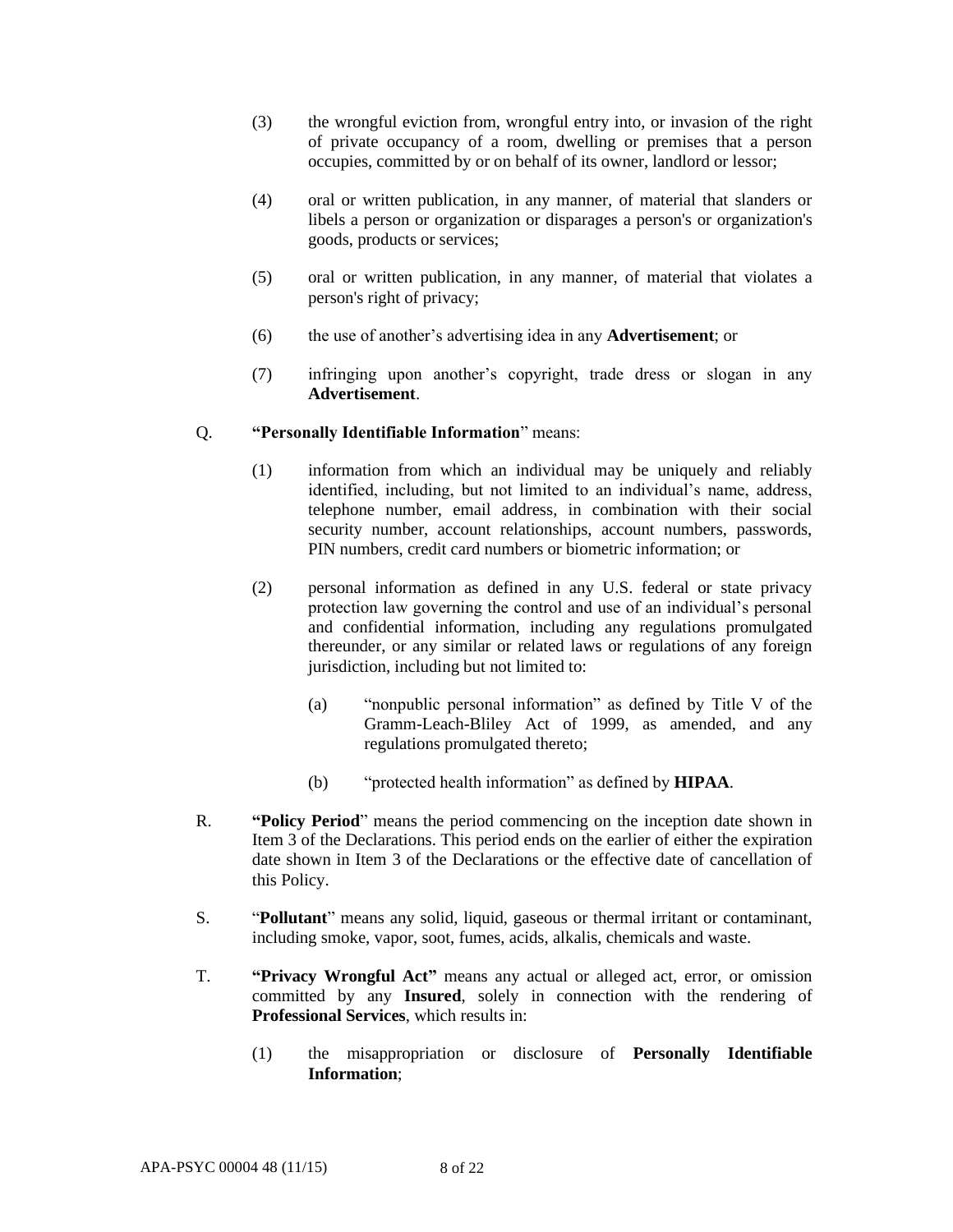(2) a breach or violation of U.S. federal or state law or regulations associated with the control and use of **Personally Identifiable Information**;

**Privacy Wrongful Act** shall not include any breach or violation of any U.S. federal or state law if such breach or violation is not the result of the actual or potential unauthorized disclosure of, or access to **Personally Identifiable Information**.

All such acts, errors or omissions, as referenced in this definition, that are actually or allegedly caused, committed, or attempted by or claimed against one or more **Insureds** arising out of the same or relating to the same or series of related facts, circumstances, situations, transactions or events shall be deemed to be the same **Privacy Wrongful Act**. **Privacy Wrongful Act** does not include an **Occurrence** or **Professional Incident**.

- U. "**Proceeding**" means any:
	- (1) hearing or disciplinary action before any regulatory body, licensing board, agency or other organization responsible for monitoring, licensing or regulating the **Insured's** conduct as respects the rendering of **Professional Services**, but only if such hearing or action is a direct result of a **Professional Incident** and such **Professional Incident** took place after the **Retroactive Date**;
	- (2) civil proceeding in which the **Insured** is not a defendant but has been ordered to offer deposition testimony regarding **Professional Services**; or
	- (3) civil proceeding in which the **Insured** is not a defendant but has received a subpoena for document or record production.
- V. "**Professional Incident**" means any actual or alleged negligent act, error, or omission, solely in the performance of, or actual or alleged failure to perform, **Professional Services**.

All such acts, errors or omissions, as referenced in this definition, that are actually or allegedly caused, committed, or attempted by or claimed against one or more **Insureds** arising out of the same or relating to the same or series of related facts, circumstances, situations, transactions or events shall be deemed to be the same **Professional Incident**. A **Professional Incident** does not include an **Occurrence** or a **Privacy Wrongful Act.**

- W. **"Professional Services**" means all mental health related services rendered by the **Insured**, or by any person or organization for whom the **Named Insured** is legally responsible, including but not limited to the following:
	- (1) medical services directly related with the practice of psychiatry or behavioral health with respect to evaluating, diagnosing or treating a mental disorder and routine medical care incidental to the provision of such services to patients or clients;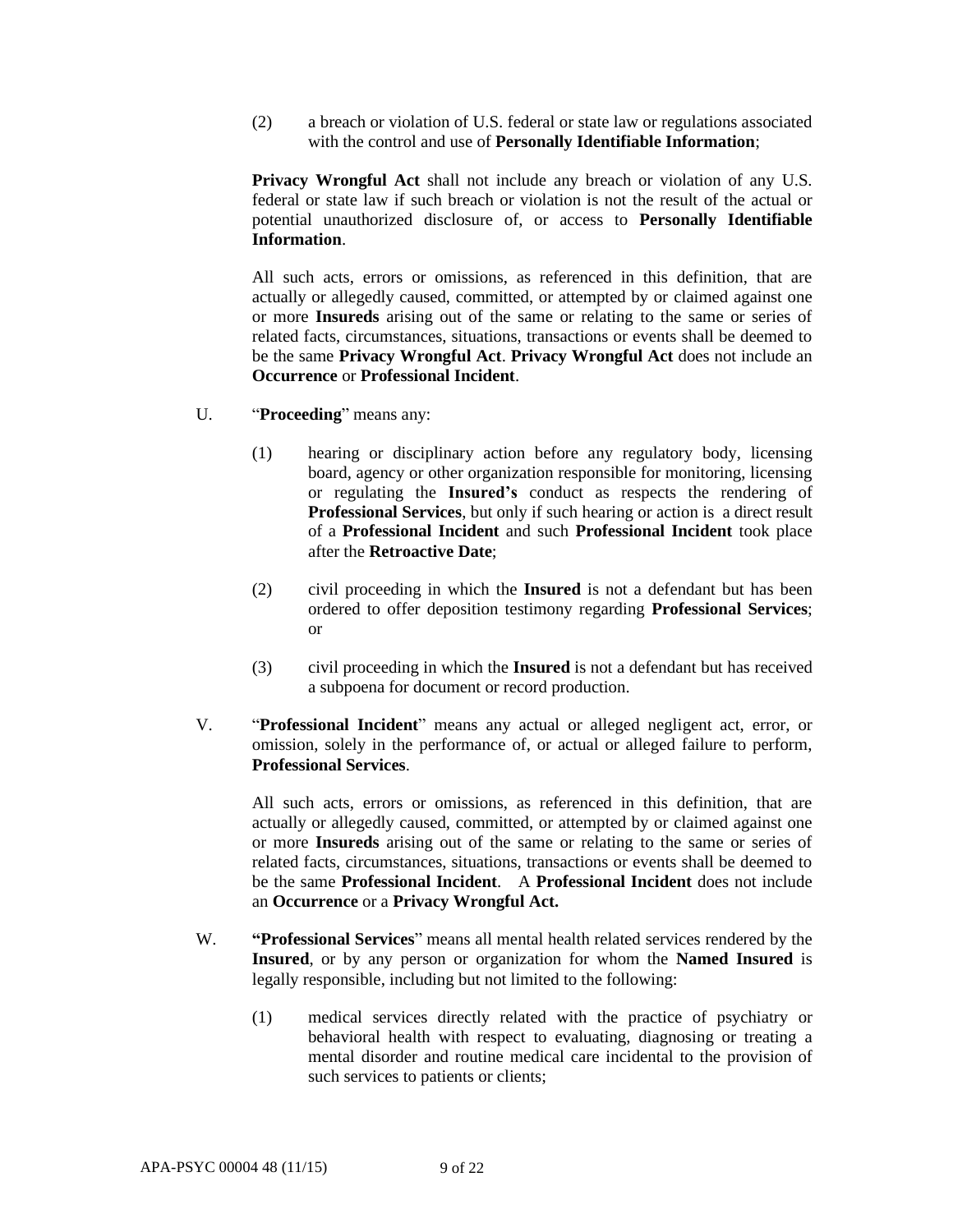- (2) the practice of forensic psychiatry, including expert testimony or assistance in legal proceedings;
- (3) psychiatric peer review, utilization review and participation on medical or medicine review committees;
- (4) services as a member of a formal accreditation, credentialing or standards review or similar professional board or committee;
- (5) the publication of articles or books, and broadcasting or telecasting activities directly relating to **Professional Services**;
- (6) formal clinical teaching activities;
- (7) medical services as described in paragraph (1) above, when performed in the context of a clinical trial; or
- (8) the rendering of emergency medical treatment without the expectation of compensation.

"**Professional Services**" shall not mean any medical services generally associated with the practice of Neurology, including the administration of any neurological procedures. Neurology, as referenced in this paragraph, shall mean the diagnosis and treatment of disorders of the central, peripheral and autonomic nervous systems.

- X. "**Property Damage**" means physical injury to or destruction of tangible property, including loss of use of it, or loss of use of tangible property which has not been physically injured or destroyed.
- Y. "**Regulator**" means any federal, state or local governmental authority, including but not limited to any regulatory body, licensing board, agency or other organization responsible for monitoring, overseeing or licensing the rendering of **Professional Services**.
- Z. "**Retroactive Date**" means the date set forth in Item 6 of the Declarations.
- AA. "**Sexual Misconduct**" means any type of actual, alleged, attempted, or proposed physical touching or caressing, or suggestion thereof by the **Insured** or any person for whom the **Insured** may be legally responsible, with or to any of the **Insured's** past or present patients or clients, or with or to any relative or any person who regularly resides with any such patient or client, or with or to any person with whom such patient or client or relative has an affectionate personal relationship, which could be considered sexual in nature and/or inappropriate to any **Professional Services** being rendered.

#### **IV. EXCLUSIONS**

A. This Policy shall not cover any **Defense Expenses** or **Damages** in connection with any **Claim** or **Proceeding**: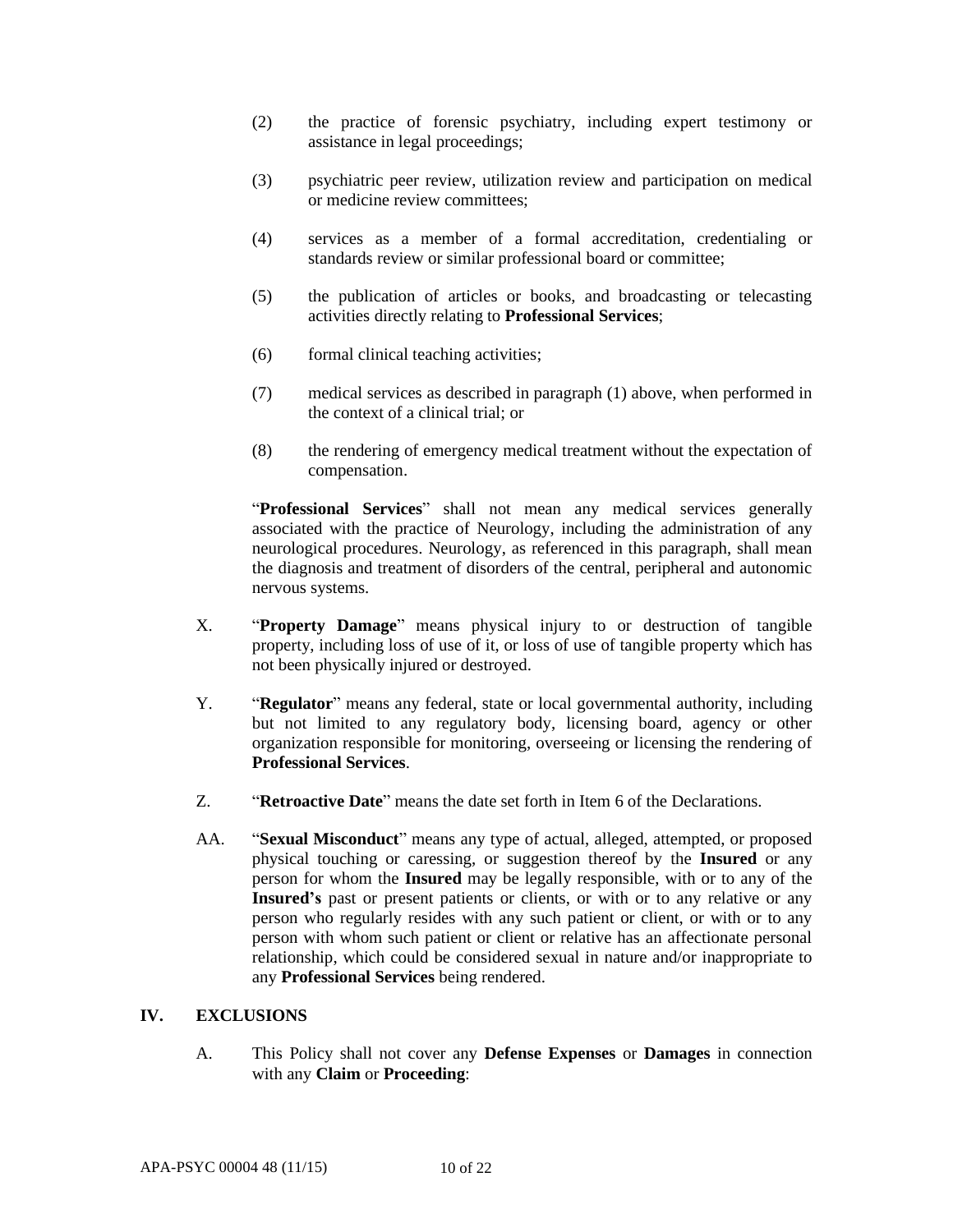(1) alleging, arising out of, based upon or attributable to an **Insured's** dishonest, fraudulent, criminal, or malicious act, error, or omission, or that of any person for whose acts the **Insured** is legally responsible.

> In determining the applicability of Exclusion A.(1), the facts pertaining to, the knowledge possessed by, or any **Professional Incident, Occurrence** or **Privacy Wrongful Act** committed by, any **Insured** shall not be imputed to any other **Insured**.

- (2) alleging, arising out of, based upon or attributable to any actual or alleged discrimination, harassment, retaliation, wrongful discharge, termination or any other employment-related or employment practice claim, including but not limited to any wage-hour claim, or claim of discrimination or harassment by any party who is not an employee of the **Insured**;
- (3) for any act, error or omission of a managerial or administrative nature; provided, however, that this Exclusion shall not apply to any **Claim** or **Proceeding** arising from the rendering of **Professional Services** as set forth in Definition W.(3) and (4);
- (4) alleging, arising out of, based upon or attributable to the **Insured's** ownership or operation of a hospital or other similar facility, or any other facility which provides bed and board or in-patient care, or a laboratory;
- (5) brought by, or on behalf of, any **Insured**, or for injury or damage sustained by any spouse or person who regularly resides in the home of any **Insured**;
- (6) for **Bodily Injury** or **Property Damage** arising out of the ownership, maintenance, use, operation or entrustment to others of any automobile, watercraft, aircraft or motor vehicle, or the loading or unloading thereof;
- (7) for **Bodily Injury** or damage to the **Insured's** employee or any independent contractor or employee of any independent contractor working for such **Insured**, arising out of the course of his or her work for such **Insured**, or to the spouse or relative of such employee or independent contractor as a consequence of injury or damage to the employee or independent contractor;
- (8) alleging, arising out of, based upon or attributable to any obligation pursuant to any workers' compensation, disability benefits, unemployment compensation, unemployment insurance, retirement benefits, social security benefits or similar law;
- (9) arising out of any intentional act of plagiarism, infringement or violation of any copyright, patent, trademark or service mark or the misappropriation of intellectual property, ideas or trade secrets;
- (10) alleging, arising out of, based upon or attributable to **Property Damage** to property the **Insured** owns, rents, occupies, borrows or uses, or is in the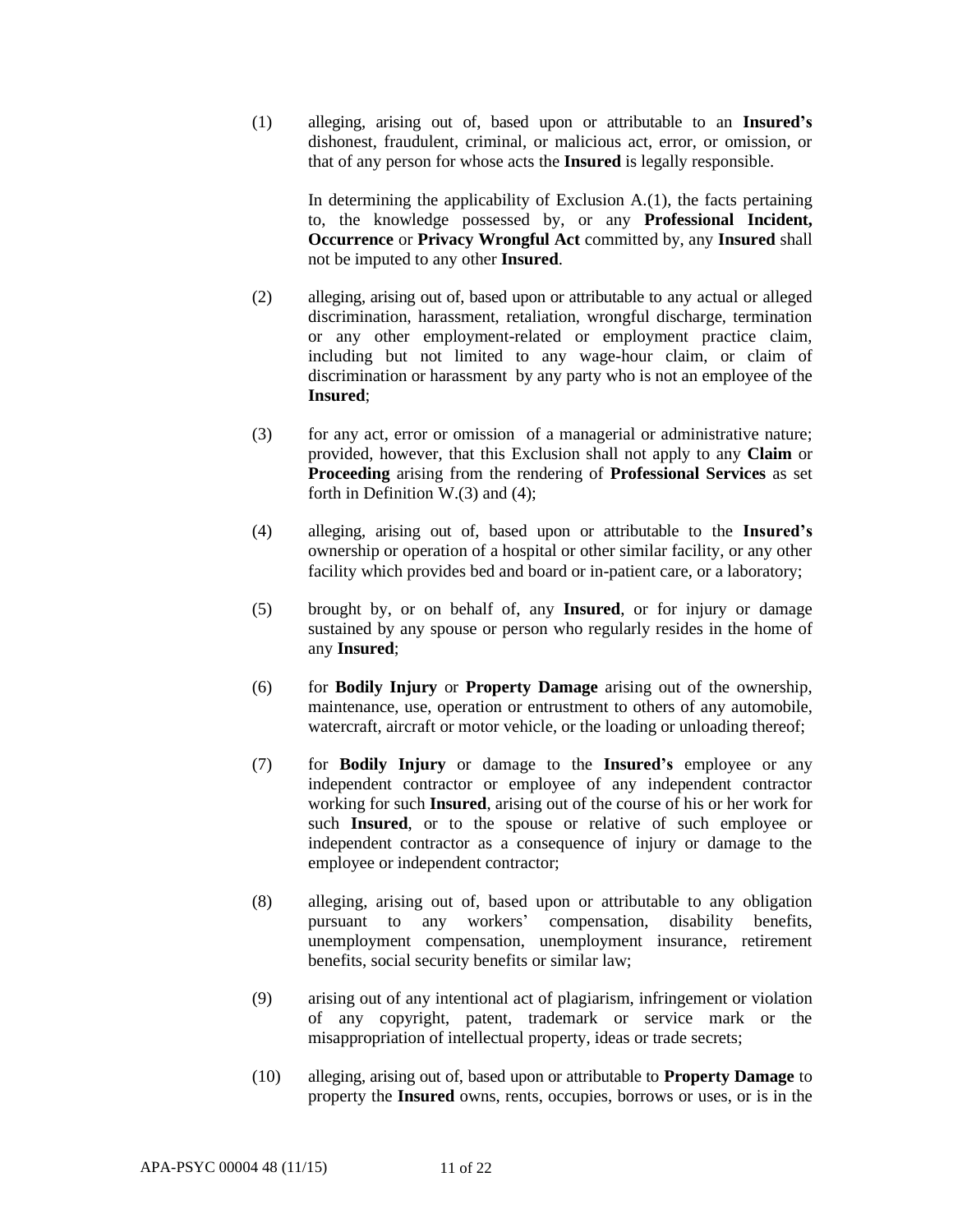**Insured's** care, or to premises the **Insured** has sold, given away, or abandoned; provided, however, that this Exclusion shall not apply to a **Claim** under Insuring Agreement B.(3) or Additional Coverage G.;

- (11) alleging, arising out of, based upon or attributable to any business relationship between the **Insured** and any past or present patient or client;
- (12) alleging, arising out of, based upon or attributable to any **Professional Incident** committed with the knowledge that it was a **Professional Incident**, or which, before the effective date of this Policy, the **Insured** was aware of and could reasonably have foreseen might result in a **Claim** or a **Proceeding**;
- (13) alleging, arising out of, based upon or attributable to any **Professional Service** that is not allowable since the **Insured's** professional license or registration to practice medicine or prescribe controlled substances is suspended, revoked, terminated, surrendered or is not in effect;
- (14) alleging, arising out of, based upon or attributable to any **Professional Incident** committed while the **Insured** was under the influence of a drug or intoxicant;
- (15) caused directly or indirectly by war or any act of war, invasion, act of foreign enemy, hostilities (whether or not war is declared), strike, riot or civil commotion, civil war, rebellion, revolution, insurrection, military or usurped power or terrorism;
- (16) alleging, arising out of, based upon or attributable to the design, manufacture, use, distribution, promotion, or sale of any medication, device or equipment, or protocols; provided, however, that this Exclusion shall not apply to any **Claim** or **Proceeding** arising from: (1) the prescription of an FDA approved medication to a patient in the rendering of **Professional Services**; or (2) the rendering of **Professional Services** in a clinical trial as described in Definition W.(7) provided that such clinical trial has been reviewed and approved by the FDA or an Institutional Review Board;
- (17) alleging, arising out of, based upon or attributable to, or in any way related to fungi, including mold or mildew, any mycotoxins, toxins, allergens, spores, scents, vapors, gases or by-products released by fungi, regardless of whether such fungi is:
	- (a) airborne;
	- (b) contained in a product; or
	- (c) contained in or a part of any building, structure, building material or any component of any part of any of the foregoing.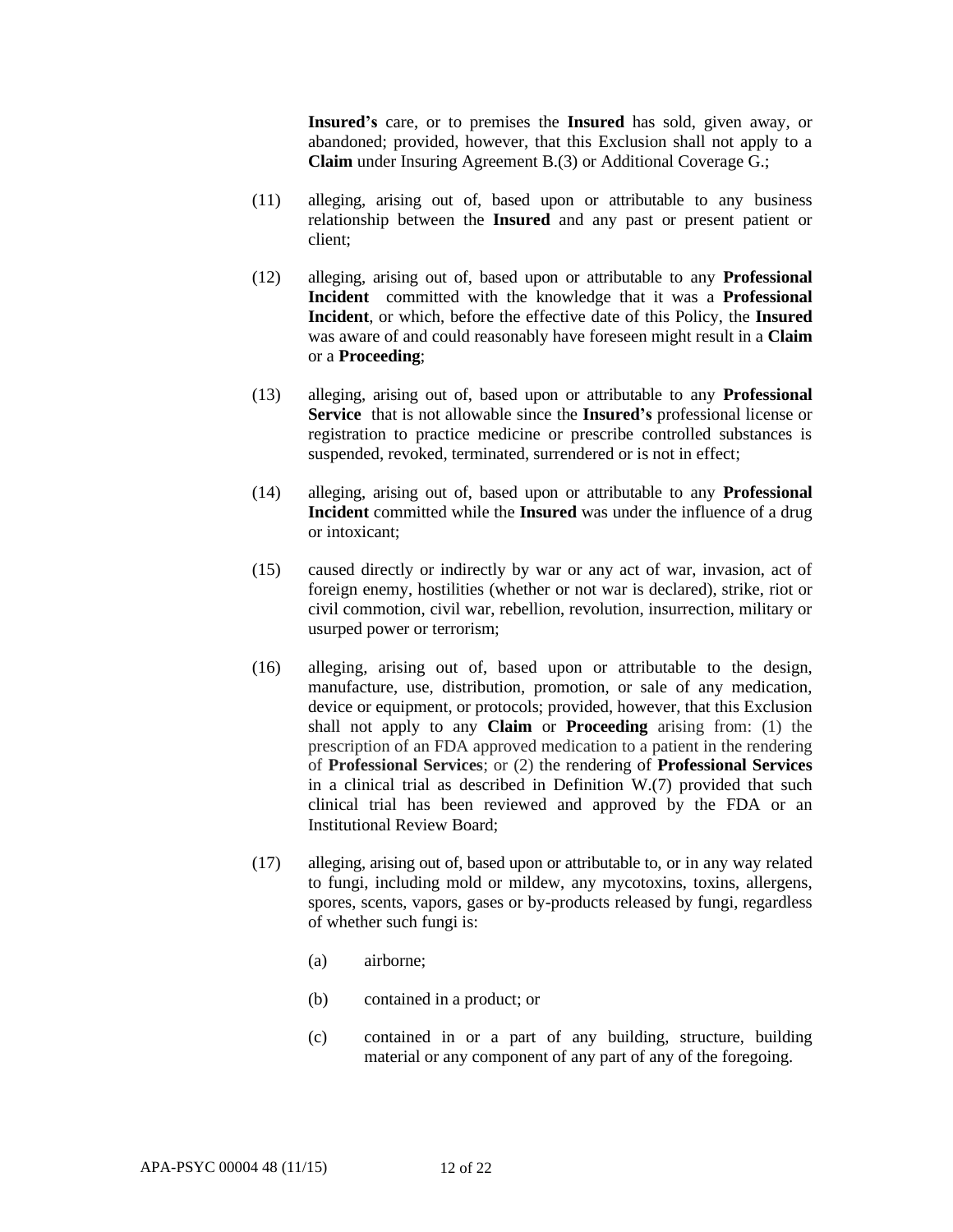- (18) alleging, arising out of, based upon or attributable to the actual, alleged or threatened discharge, dispersal, release or escape of **Pollutants**; or any liability or obligation to test, monitor, clean up, remove, contain, treat, detoxify or neutralize **Pollutants**, whether or not any of the foregoing are to be performed by or on behalf of the **Insured**.
- (19) alleging, arising out of, based upon or attributable to any procedure, treatment, course of treatment, or diagnosis that is outside the scope of the **Insured's** specialty or training;
- (20) alleging, arising out of, based upon or attributable to:
	- (a) any actual or alleged Medicare/Medicaid fraud or abuse or any other actual or alleged fraud against the government; or
	- (b) any improper or excessive billing for the cost of the **Insured's** goods or services or any other type of billing or fee dispute.
- B. This Policy shall not cover any **Defense Expenses** or **Damages** in connection with any **Claim** or **Proceeding** or any notification costs from a **Privacy Wrongful Act** based upon, arising out of, directly or indirectly resulting from or in any way involving any of the following:
	- (1) unsolicited electronic dissemination of faxes, emails, text messages or similar communications to any prospective or actual patient or **Business Invitee** of the **Insured** or to any other third party, including but not limited to any violation of the Telephone Consumer Protection Act, any federal or state anti-spam statute, or any other federal or state statute, law or regulation relating to a person's or entity's right of seclusion;
	- (2) failure, interruption or reduction in supply of utility service or infrastructure including without limitation electrical, gas, water, telephone, Internet, cable, satellite or telecommunications;
	- (3) any wireless network that is not protected by either Wi-Fi Protected Access ("WPA") or any other security protocol that provides equal or greater protections than WPA;
	- (4) the use of a laptop computer, portable computer or other portable electronic device that does not employ whole disc encryption;
	- (5) back-up tapes, optical media or any other form of portable back-up media which are not encrypted; or
	- (6) expiration or withdrawal of technical support by a software vendor.

# **V. LIMITS OF LIABILITY**

### A. **Maximum Limits of Liability - Insuring Agreements:**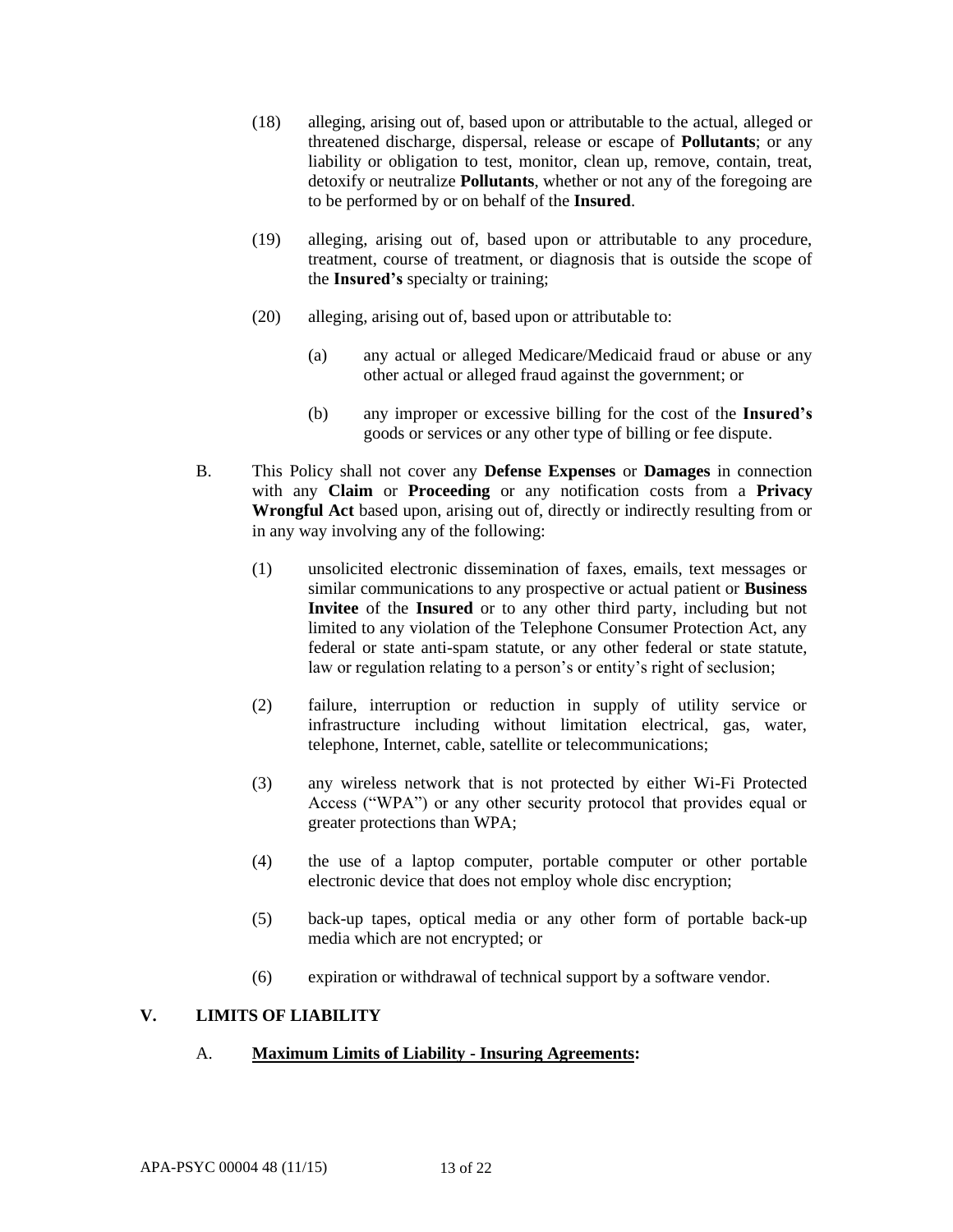- (1) The Limits of Liability for the Insuring Agreements as set forth in this Section V.A. are part of, and not in addition to, the applicable Aggregate Limits of Liability shown in Item  $4(c)(1)$  and  $4(c)(2)$  of the Declarations.
- (2) As respects Insuring Agreement A., the amount set forth in Item 4(a) of the Declarations ("Per Claim - Insuring Agreement A") is the most the **Insurer** will be liable to pay for **Damages** for any **Claim** under this Insuring Agreement. **Defense Expenses** are not part of, and are in addition to, the amount shown in Item 4(a) of the Declarations.
- (3) As respects Insuring Agreements B.(1) and B.(2), the amount set forth in Item 4(b) of the Declarations ("Per Claim - Insuring Agreements B.(1) and B.(2)") is the most the **Insurer** will be liable to pay for **Damages** for any **Claim** under these Insuring Agreements. **Defense Expenses** are not part of, and are in addition to, the amount shown in Item 4(b) of the Declarations.
- (4) As respects Insuring Agreement B.(3), \$150,000 is the most the **Insurer**  will be liable to pay for **Damages** for all **Claims** for **Fire Damage** under this Insuring Agreement, regardless of the number of such **Claims**.
- (5) As respects Insuring Agreement C., \$25,000 is the most the **Insurer** will be liable to pay for: (a) **Damages** and **Defense Expenses** for all **Claims**  under this Insuring Agreement, regardless of the number of such **Claims**; and (b) all notification costs arising from a **Privacy Wrongful Act** under paragraph (2) of this Insuring Agreement, regardless of the number of such **Privacy Wrongful Acts**. Such **Defense Expenses** are part of, and not in addition to, the Aggregate Limit of Liability set forth in Item 4(c)(1) of the Declarations.
- (6) If the **Insurer** has named an additional **Named Insured** in Item 1(b) of the Declarations, the applicable Limits of Liability will apply separately to each such additional **Named Insured**, but only with respect to the coverage provided under Insuring Agreement A.
- (7) In the event that a **Claim** is made against the **Insureds** for which coverage may be provided under both Insuring Agreement A. and Insuring Agreement B. of this Policy, coverage shall only be provided under one Insuring Agreement and such **Claim** shall be subject to only "each Claim" Limit of Liability.

### B. **Aggregate Limits of Liability:**

- (1) The amount set forth in Item  $4(c)(1)$  of the Declarations ("Aggregate for all Claims under Insuring Agreements A and C") is the maximum total amount the **Insurer** will be liable to pay for
	- (a) **Damages** for all **Claims** under Insuring Agreement A.; and
	- (b) **Damages** and **Defense Expenses** for all **Claims** and notification costs under Insuring Agreement C.,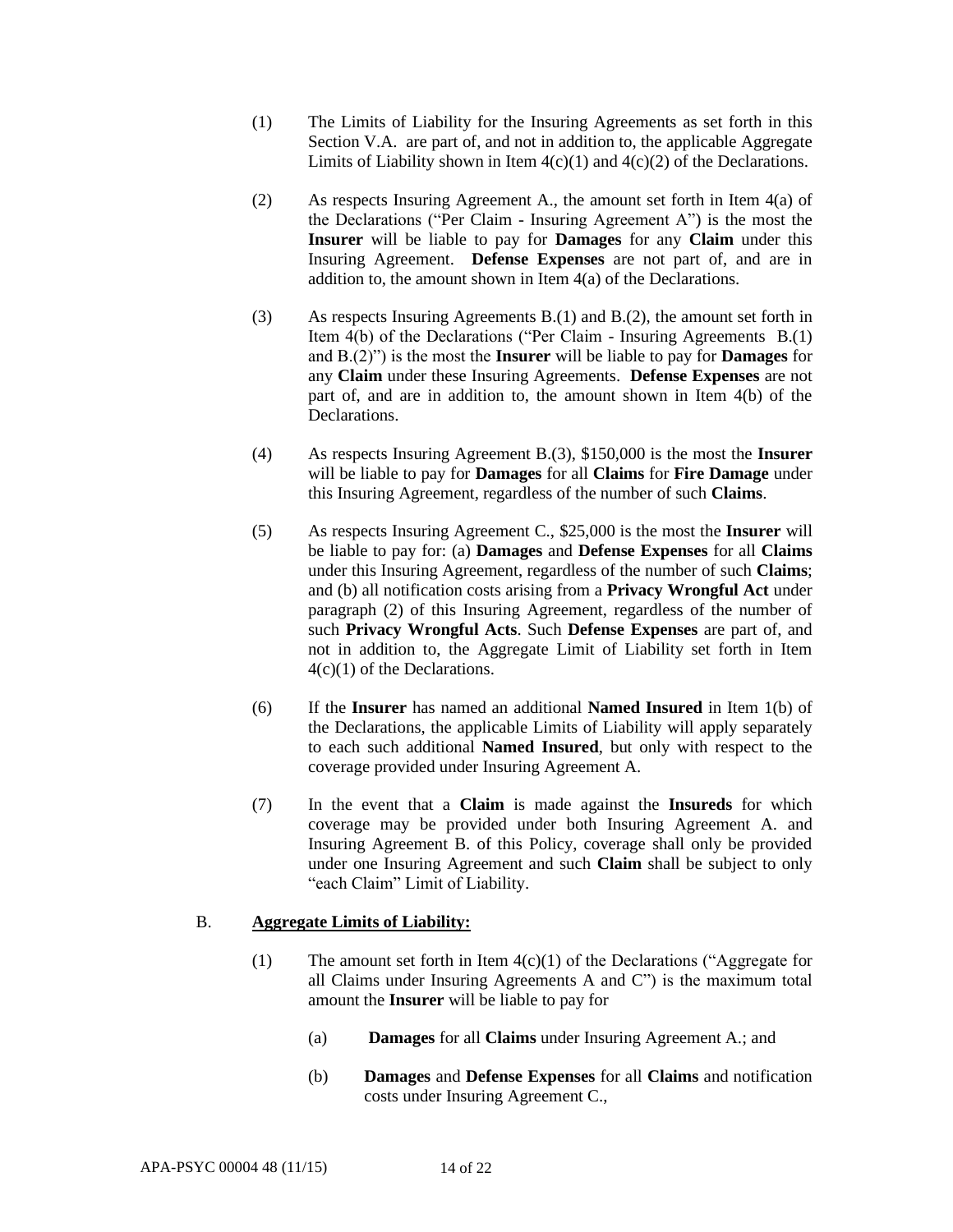(2) The amount set forth in Item  $4(c)(2)$  of the Declarations ("Aggregate for all Claims under Insuring Agreement B") is the maximum total amount the **Insurer** will be liable to pay for **Damages** for all **Claims** under Insuring Agreement B., regardless of the number of **Claims**.

## C. **Maximum Limit of Liability - Sexual Misconduct:**

\$25,000 is the most the **Insurer** will be liable to pay for all **Claims** against the **Insured** involving any **Sexual Misconduct** by the **Insured** or by any person for whom the **Insured** may be legally responsible. If any **Sexual Misconduct** is alleged at any stage during a **Claim**, all allegations in that **Claim** which arise out of the same or related professional treatment or relationship will be subject to that \$25,000 maximum. If the **Insurer** has paid this \$25,000 maximum, it will no longer have any duty to defend any **Claim** involving any **Sexual Misconduct**. This \$25,000 maximum is in addition to, and not part of, the Limits of Liability applicable to Section I. Insuring Agreements.

# D. **Maximum Limit of Liability - Punitive Damages:**

\$250,000 is the most the **Insurer** will be liable to pay for punitive or exemplary damages, or the multiple portion of any multiplied damages award arising from a **Claim**, regardless of the number of such **Claims**. The **Insurer** will be liable for such damages only to the extent such damages are insurable under the applicable law. This \$250,000 maximum is in addition to, and not part of, the Limits of Liability applicable to Section I. Insuring Agreements.

### E. **Maximum Limits of Liability - Additional Coverages:**

- (1) The Limits of Liability applicable to Section II., Additional Coverages, are in addition to, and not part of, the Limits of Liability applicable to Section I., Insuring Agreements.
- (2) As respects Additional Coverage D., the amount set forth in Item 4(d) of the Declarations ("Per Proceeding") is the most the **Insurer** will be liable to pay for **Defense Expenses** incurred with respect to each **Proceeding**.
- (3) As respects Additional Coverage E., \$100,000 is the most the **Insurer**  will be liable to pay for **Medical Payments** caused by an **Occurrence,**  regardless of the number of such **Occurrences.**
- (4) \$15,000 is the most the **Insurer** will reimburse the **Insured** for the costs and expenses for medical supplies under Additional Coverage F., including one (1) hour of the **Insured's** lost earning at \$100.00 per hour or the **Insured's** average hourly rate charged for **Professional Services**, whichever is less.
- (5) \$25,000 is the most the **Insurer** will reimburse the **Insured** for medical expenses as a result of **Bodily Injury** or **Property Damage** caused by an **Assault or Battery** under Additional Coverage G.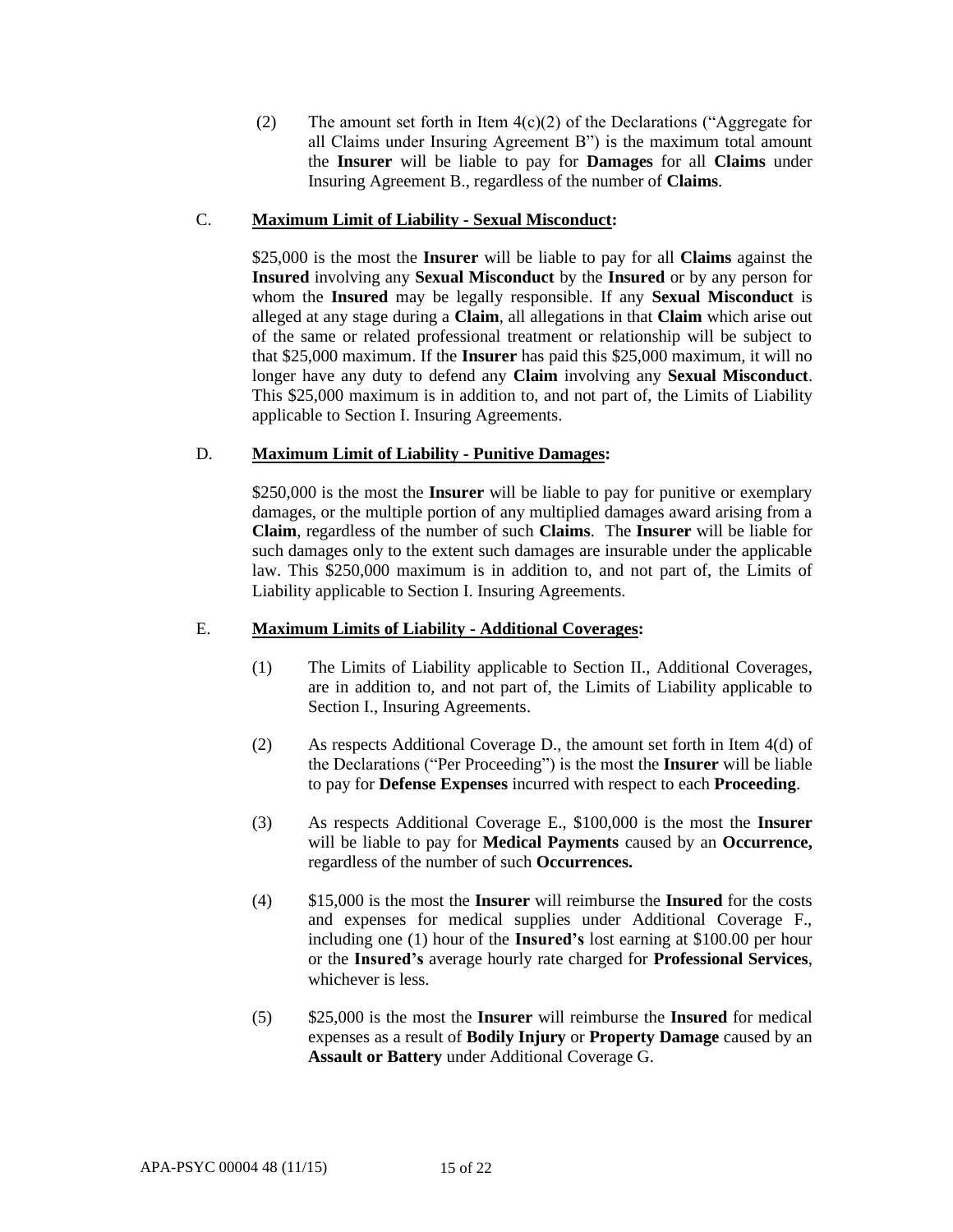(6) If the **Insurer** has named an additional **Named Insured** in Item 1(b) of the Declarations, the Limits of Liability shown in the Declarations will apply separately to each such additional **Named Insured**, but only with respect to the coverage provided under Additional Coverage D.

# F. **Effect of Paying Limits of Liability:**

- (1) If the **Insurer** fully pays the Sexual Misconduct Limit of Liability set forth in paragraph C. of this Section V., it will have no duty to pay any additional amount(s) in connection with any **Claim** involving, or at any time involved, any allegation of **Sexual Misconduct**.
- (2) If the **Insurer** fully pays the Fire Damage Limit of Liability set forth in paragraph A.(4) of this Section V., it will have no duty to pay any additional amount(s) in connection with any **Claim** involving **Fire Damage**.
- (3) If the **Insurer** fully pays the Privacy Wrongful Act Limit of Liability set forth in paragraph  $A(5)$  of this Section V., it will have no duty to pay any additional amount(s) in connection with any **Claim** involving, or any notification costs arising from, a **Privacy Wrongful Act**.
- (4) If the **Insurer** fully pays the Limit of Liability applicable to a particular **Claim** under Insuring Agreements A., B. or C., it will have no duty to pay any additional amount(s) under Additional Coverages A., B. or C. in the event such Additional Coverages would otherwise apply to such **Claim**.
- (5) If the **Insurer** fully pays the Aggregate Limit of Liability set forth in Item  $4(c)(1)$  of the Declarations, it will have no duty to: (i) pay any additional amount(s) in connection with any **Claim** under Insuring Agreement A. or Insuring Agreement C., whether or not the Limit of Liability applicable to such **Claim** has been exhausted; (ii) defend any **Claim** under Insuring Agreement A. or Insuring Agreement C.; (iii) pay any additional amount(s) under Insuring Agreement C.(2); or (iv) pay any additional amount(s) under Section II. Additional Coverages.
- (6) If the **Insurer** fully pays the Aggregate Limit of Liability set forth in Item  $(4)(c)(2)$  of the Declarations, it will have no duty to: (i) pay any additional amount(s) in connection with any **Claim** under Insuring Agreement B., whether or not the Limit of Liability applicable to such **Claim** has been exhausted; or (ii) defend any **Claim** under Insuring Agreement B; or (iii) pay any additional amount(s) under Section II. Additional Coverages.

### **VI. NOTICE PROVISIONS**

- A. The **Insured** must give the **Insurer** or its authorized agent written notice of any:
	- (1) **Claim** as soon as practicable after it is first made; or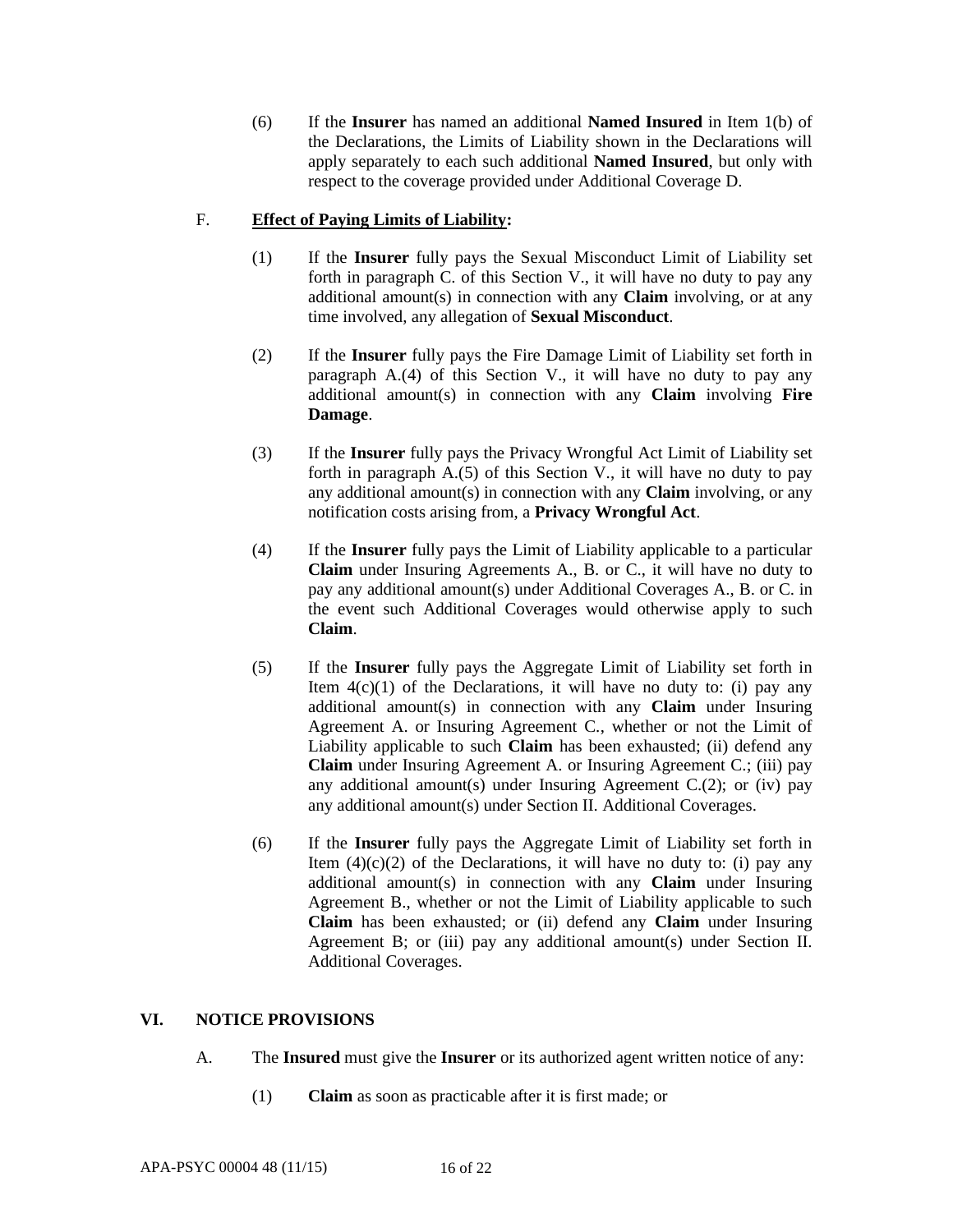(2) **Proceeding** as soon as practicable after it is first brought,

but in no event more than sixty (60) days after the end of the **Policy Period**.

However, in the event the **Insured** has obtained an Extended Reporting Period endorsement pursuant to Section VIII., notice of a **Claim** may be provided during the Extended Reporting Period.

- B. The **Insured** must also, as soon as possible, record and notify the **Insurer** of the specifics of the **Claim** or **Proceeding** and the date the **Insured** first received notice of it.
- C. The **Insured** must provide the **Insurer** or its authorized agent with a copy of all demands or legal papers the **Insured** receives as respects a **Claim** or **Proceeding.**
- D. If, during the **Policy Period**, the **Insured** first becomes aware of a **Professional Incident, Occurrence** or **Privacy Wrongful Act** which the **Insured** believes may give rise to a **Claim**, in order for any resulting **Claim** to be covered, the **Insured** must give the **Insurer** or its authorized agent written notice during the **Policy Period** of such **Professional Incident, Occurrence** or **Privacy Wrongful Act.** Such notice must state when and where the **Professional Incident, Occurrence** or **Privacy Wrongful Act** took place, the names and addresses of any witnesses and/or injured people, and the nature and location of any injury or damage.
- E. Solely as respects "notification costs" coverage under Insuring Agreement C.(2), the **Insured** must give the **Insurer** or its authorized agent written notice of the **Privacy Wrongful Act** as soon as practicable and obtain the **Insurer's** prior written approval before incurring notification costs as respects such **Privacy Wrongful Act**.
- F. Solely as respects **Medical Payments** coverage under Additional Coverage E., the **Insured** must give the **Insurer** or its authorized agent written notice of the **Occurrence** as soon as practicable after it takes place, but in no event more than sixty (60) days after the end of the **Policy Period**. In addition, such **Medical Payments** must be reported to the **Insurer** within ninety (90) days from the date such medical treatment or service was rendered to the injured **Business Invitee**.

### **VII. DEFENSE OF CLAIMS AND PROCEEDINGS, AND SETTLEMENT**

With respect to **Claims** under Insuring Agreements A. and B., the **Insurer** has the right and duty to defend, at the **Insurer's** expense and using counsel selected by the **Insurer**, any **Claim** against the **Insured** covered under such Insuring Agreements, even if the **Claim** is groundless, false or fraudulent. The **Insurer** also has the right to investigate any **Claim** and, with the **Insured's** written consent, to settle any **Claim** if the **Insurer**  believes that settlement is proper.

With respect to **Claims** under Insuring Agreement C., the **Insured** has the right and duty to defend, subject to the Limits of Liability and using counsel selected by the **Insured**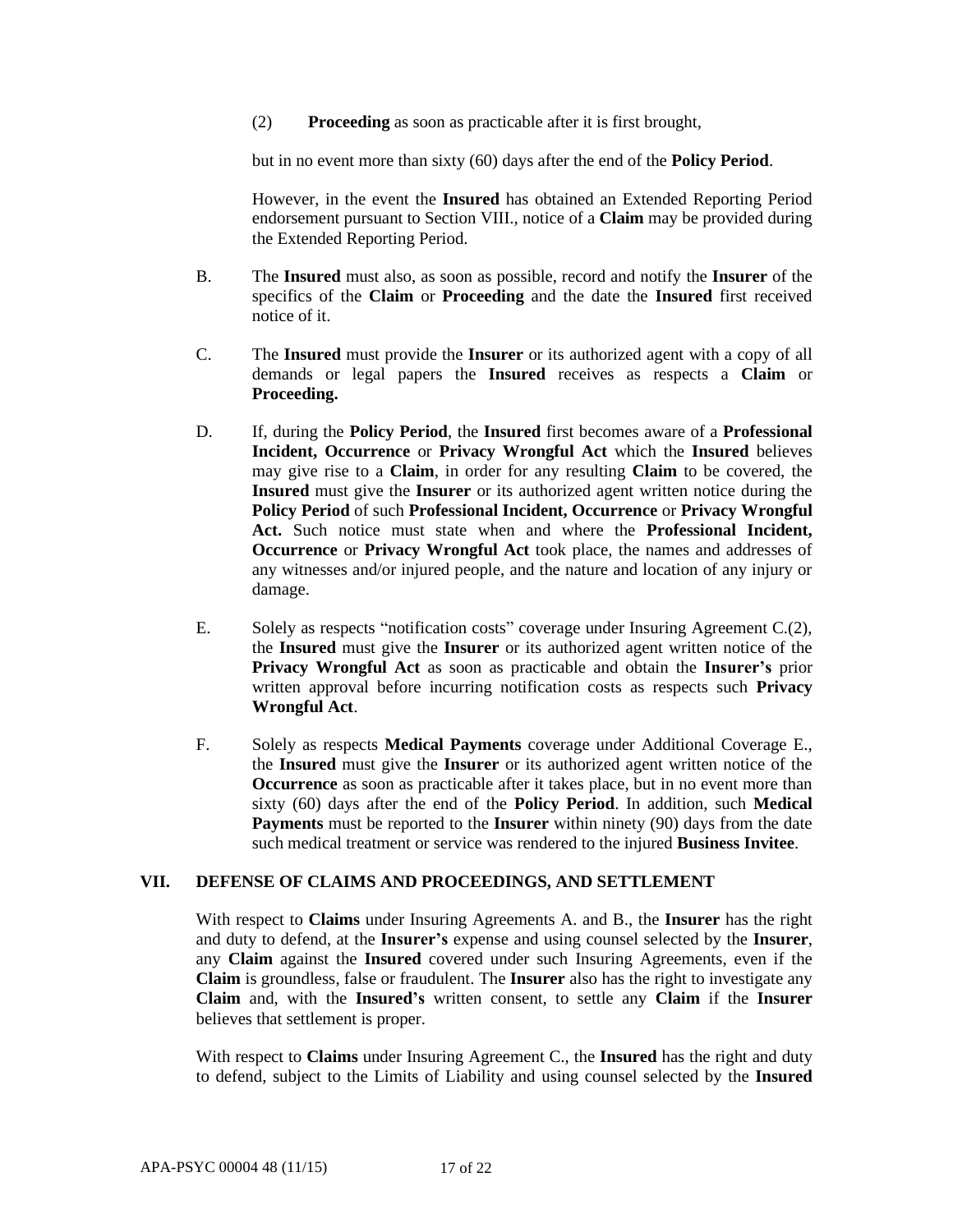and approved in advance by the **Insurer**, any **Claim** against the **Insured** covered under such Insuring Agreement, even if the **Claim** is groundless, false or fraudulent.

With respect to **Proceedings** under Additional Coverage II.B., the **Insurer** has the right and duty to defend, subject to the Limits of Liability and using counsel selected by the **Insurer**, any **Proceeding** against the **Insured** covered under such Additional Coverage.

The **Insureds** agree to give the **Insurer** full cooperation and provide such information as the **Insurer** may reasonably require relating to the defense of any **Claim** or **Proceeding**, the settlement of any **Claim** and the prosecution of any counterclaim, cross-claim or third-party claim, including without limitation the assertion of any indemnification or contribution rights.

The **Insured** shall not admit or assume any liability, incur any **Defense Expenses**, offer to settle any matter, enter into any settlement agreement or stipulate to any judgment without the **Insurer's** prior written consent, such consent not to be unreasonably withheld. Any amounts incurred by the **Insured** or any settlements or judgments agreed to by the **Insured** without such consent shall not be covered by this Policy.

#### **VIII. EXTENDED REPORTING PERIOD**

- A. If the **Insured** or the **Insurer** cancels or non-renews this Policy, the **Insured** has the right to buy an Extended Reporting Period endorsement. However, the **Insured** will not have this right if the **Insurer** cancels for non-payment of premium.
- B. The Extended Reporting Period endorsement will apply only to otherwise covered **Claims** for **Professional Incidents, Privacy Wrongful Acts** or **Occurrences** first taking place on or after the **Retroactive Date**, but before the end of the **Policy Period**. This endorsement will apply to **Claims** that are first made against the **Insured** after the **Policy Period** and during the Extended Reporting Period, and that are reported in writing to the **Insurer** or its authorized agent as soon as practicable after they are made, but in no event later than ninety (90) days after the **Insured** first becomes aware of a **Claim** against the **Insured**. Any such **Claims** will be deemed to have been first made during the **Policy Period** and will be subject to the same applicable Limits of Liability set forth in Item 4 of the Declarations. This Extended Reporting Period endorsement shall not increase or amend the applicable Limits of Liability.
- C. To obtain the Extended Reporting Period endorsement the **Insured** must request it from the **Insurer** in writing within ninety (90) days after the **Policy Period** ends and pay the **Insurer** the premium when due. If the **Insured** does so, neither the **Insured** nor the **Insurer** may cancel the Extended Reporting Period endorsement. The term of the Extended Reporting Period, and the premium will be shown in Item 7 of the Declarations, and the premium shall be deemed fully earned at the inception of the Extended Reporting Period endorsement.
- D. The **Insurer** will not charge an **Insured** a premium for the Extended Reporting Period endorsement if such **Insured**: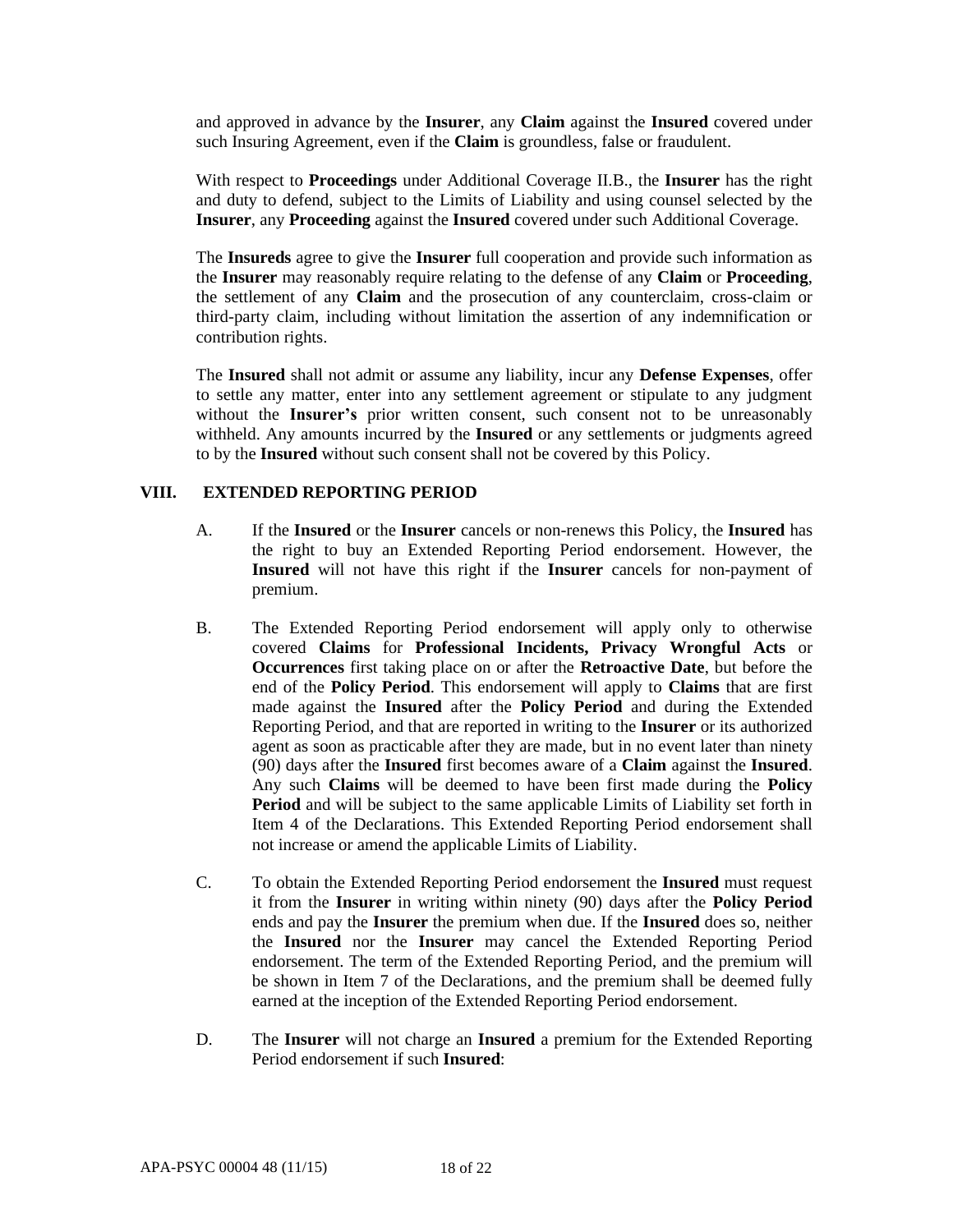- (1) dies or becomes permanently disabled, so that such **Insured** cannot continue to practice as a psychiatrist;
- (2) permanently retires as a psychiatrist, is at least 55 years old, and has been insured by the **Insurer** or an affiliate thereof for 5 consecutive years; or
- (3) has been insured by the **Insurer** or an affiliate thereof for 10 consecutive years.
- E. Paragraph D. above shall apply only in the event that the **Insured** or a legal representative thereof:
	- (1) requests such endorsement from the **Insurer** in writing within ninety (90) days after the **Policy Period** ends;
	- (2) provides the **Insurer** with reasonable proof of death, permanent disability or permanent retirement, as applicable; and
	- (3) provides the **Insurer** with written confirmation that: (i) as respects an **Insured** described in D.(2) above, during the 5 years prior to the end of the **Policy Period**, there has not been a **Claim** against such **Insured** for **Sexual Misconduct**, nor has the **Insured** engaged in any **Sexual Misconduct** which may result in such a **Claim;** or (ii) as respects an **Insured** described in D. (3) above, during the 10 years prior to the end of the **Policy Period**, there have been no **Claims** against such **Insured.**
- F. If an **Insured** permanently retires as a psychiatrist, but does not meet any of the other requirements set forth in paragraph D. above, such **Insured** will be required to pay the premium amount shown in Item 7 of the Declarations.
- G. If the **Insurer** does not receive the **Insured's** written request and payment as required in this Section VIII., the **Insured** will have no right to purchase an Extended Reporting Period endorsement at any later date.

### **IX. OTHER INSURANCE**

The insurance provided by this Policy shall apply only as excess over any other valid and collectible insurance, self-insurance plan or self-funded vehicle whether such other insurance, plan or vehicle is stated to be primary, contributory, excess, contingent or otherwise, unless such other insurance, plan or vehicle is written specifically as excess insurance over the applicable Limits of Liability provided by this Policy. Except as respects the coverage provided under Insuring Agreement C., this Policy shall specifically be excess of any other valid and collectible insurance pursuant to which any other insurer has a duty to defend a **Claim** for which this Policy may be obligated to pay **Damages** or **Defense Expenses**. This Policy shall not be subject to the terms and conditions of any other insurance policy.

Two or more policies of Psychiatrists' Professional and Business Liability Insurance may have been issued by the **Insurer** or an affiliate thereof to persons or organizations other than the **Insured**. These policies may also provide coverage for a **Claim** or **Proceeding** involving the same or continuous, repeated, or related **Professional Incidents**, **Privacy**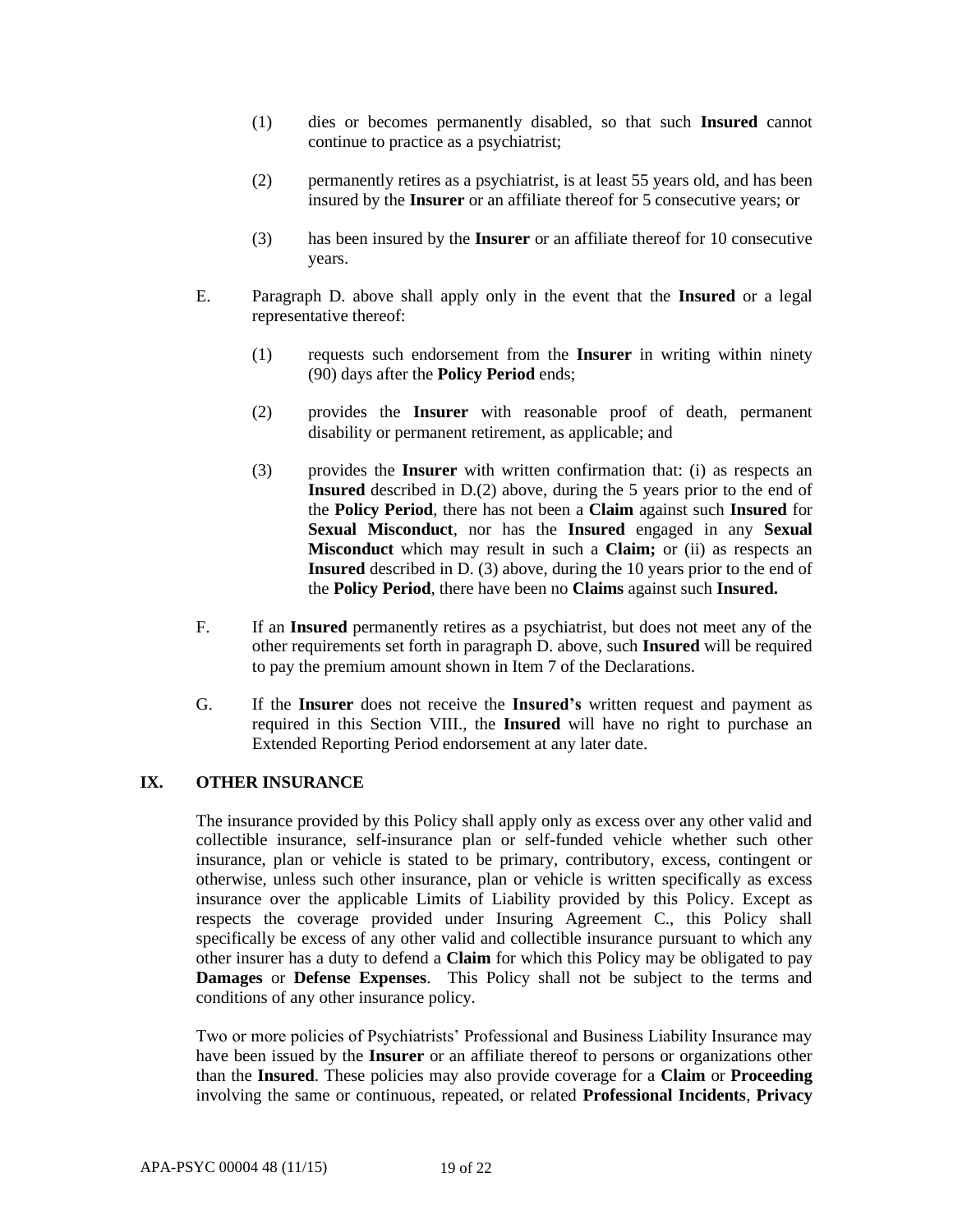**Wrongful Acts** or **Occurrences** for which the **Insured** and persons or organizations covered in those other policies are jointly and severally liable. In such an event, and subject to the Limits of Liability set forth in the Declarations and Section V., the **Insurer**  shall not be liable under this Policy for a greater proportion of the total loss from that **Claim** or **Proceeding** than this Policy's applicable Limits of Liability bears to the total applicable Limits of Liability under all such policies. In addition, the total amount payable under the applicable Limits of Liability under all such policies in connection with that **Claim** or **Proceeding** will not exceed the highest single per **Claim** or **Proceeding** Limit of Liability under any of such policies.

#### **X. REPRESENTATIONS**

By accepting this Policy, the **Insured** agrees that the particulars and statements in the application submitted in connection with the underwriting of this Policy are true and that they are the **Insured's** agreements and representations.

The **Insured** acknowledges that this Policy is issued in reliance upon the truth of those particulars and statements, which are deemed to be incorporated into and constitute a part of this Policy and which are the basis for this Policy.

### **XI. CANCELLATION**

The first **Named Insured** may cancel this Policy by surrendering it to the **Insurer** or to any of its authorized agents, or by mailing the **Insurer** written notice stating when thereafter the cancellation will be effective. The **Insurer** may cancel this Policy by mailing to the first **Named Insured** at the address shown in Item 1(a) of the Declarations written notice stating when, not less than ninety (90) days thereafter, such cancellation will be effective. However, if the first **Named Insured** has not paid a premium when due, the **Insurer** may cancel this Policy by mailing to the first **Named Insured** at the address shown in Item  $1(a)$  of the Declarations written notice stating when, not less than fifteen (15) days thereafter, such cancellation will be effective.

The mailing of the notice as stated above will be sufficient proof of notice. The time of surrender or the effective date of cancellation stated in the notice will become the end of the **Policy Period**. Delivery of written notice will be the equivalent of mailing.

If the first **Named Insured** cancels this Policy, the unearned premium will be computed in accordance with the customary short rate table and procedure. If the **Insurer** cancels, unearned premium will be computed pro-rata. Premium adjustment may be made either at the time cancellation is effected or as soon as practicable after cancellation becomes effective, but payment or tender of unearned premium is not a condition of cancellation.

If applicable insurance department regulations require different times, content or procedures with respect to cancellation, this Policy will be cancelled in accordance with such regulations as in effect at the time of such cancellation.

## **XII. AUTHORIZATION AND NOTICES**

The **Insureds** agree that the first **Named Insured** named in Item 1(a) of the Declarations shall act on behalf of all **Insureds** with respect to all matters pertaining to this Policy including: (1) giving notice of any **Claim** or circumstance which may result in a **Claim**;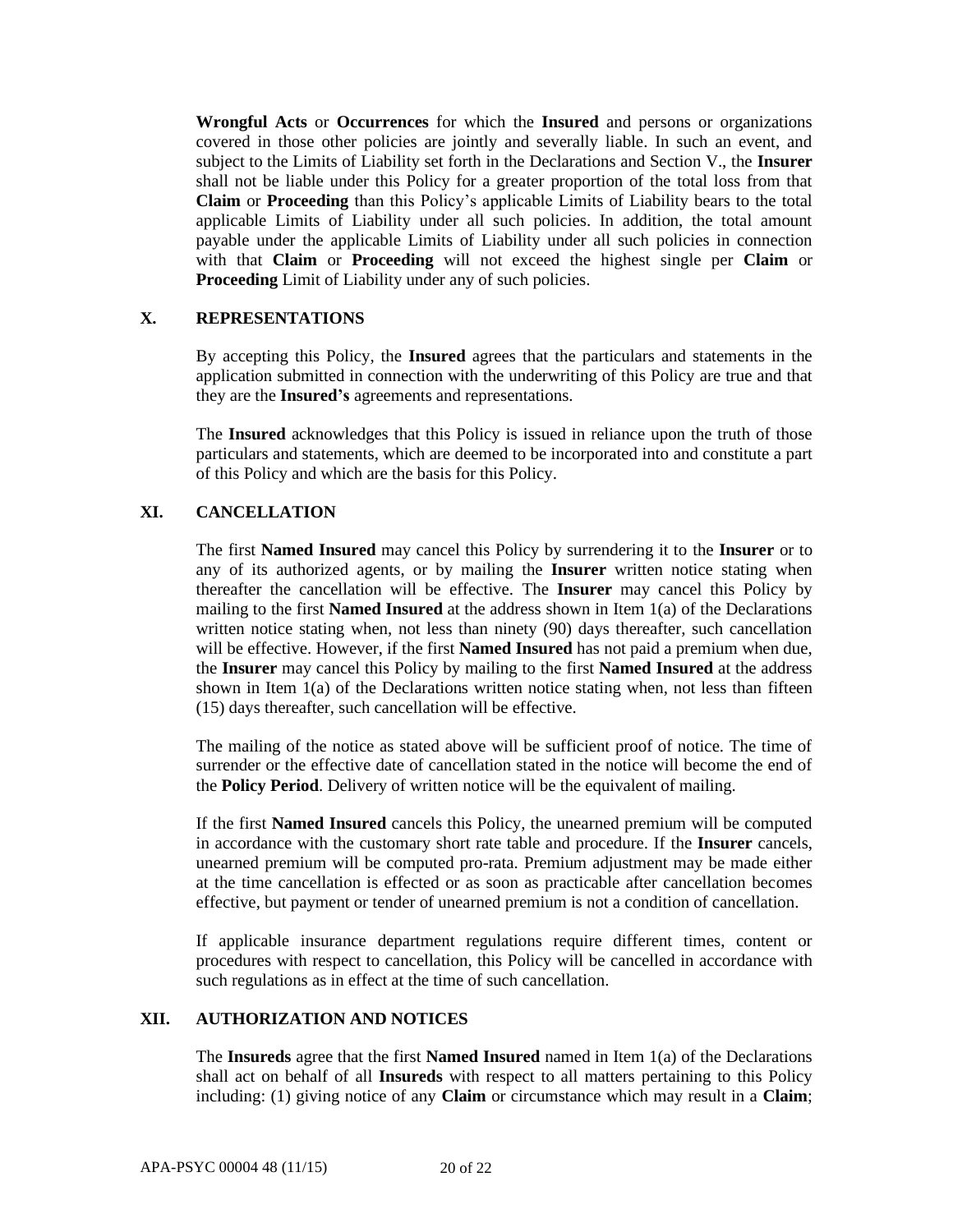(2) giving notice and information regarding any Additional Coverages under Section II.; (3) giving and receiving of all correspondence and information; (4) giving and receiving notice of cancellation; (5) consenting, or withholding consent, to the settlement of a **Claim** recommended by the **Insurer**; (6) payment of premiums; (7) receiving of any return premiums; (8) receiving and accepting of any endorsements issued to form a part of this Policy; and (9) the exercising of any right to an Extended Reporting Period endorsement pursuant to Section VIII.

### **XIII. TERRITORY**

This Policy applies to **Professional Incidents, Privacy Wrongful Acts** or **Occurrences** taking place anywhere in the world, to the extent permitted by law. However, any **Claim**  or **Proceeding** arising from such **Professional Incidents, Privacy Wrongful Acts** or **Occurrences** must be made and brought in the United States of America, its territories and possessions, Puerto Rico or Canada.

### **XIV. ASSIGNMENT AND CHANGES TO THE POLICY**

This Policy and any and all rights hereunder are not assignable without the prior written consent of the **Insurer**.

If an **Insured** dies or is declared legally incompetent, such **Insured's** rights and duties will be transferred to such **Insured's** legal representative while acting within the scope of his or her duties as such. Until such **Insured's** legal representative is appointed, anyone having temporary custody of such **Insured's** property will be covered under Insuring Agreement B.(1).

This Policy contains all the agreements between the **Insured** and the **Insurer** or its authorized agents concerning this insurance.

Notice to any agent or knowledge possessed by any agent or person acting on the **Insurer's** behalf, will not result in a waiver or change in any part of this Policy or prevent the **Insurer** from asserting any right under the terms and conditions of this Policy. The terms and conditions of this Policy may only be waived or changed by written endorsement signed by the **Insurer**.

### **XV. BANKRUPTCY**

The bankruptcy or insolvency of the **Insured** or the **Insured's** estate does not relieve the **Insurer** of its obligations under the Policy.

### **XVI. SUBROGATION**

In addition to any right of subrogation existing at law, in equity or otherwise, in the event of any payment by the **Insurer** under this Policy, the **Insurer** shall be subrogated to the extent of such payment to all of the **Insured(s)'** rights of recovery. The **Insured(s)** shall execute all papers required (including those documents necessary for the **Insurer** to bring suit or other form of proceeding in their name) and do everything that may be necessary to pursue and secure such rights. The **Insurer** shall not exercise its subrogation rights against any natural person **Insured**, unless Exclusion A.(1) above applies to such **Insured**.